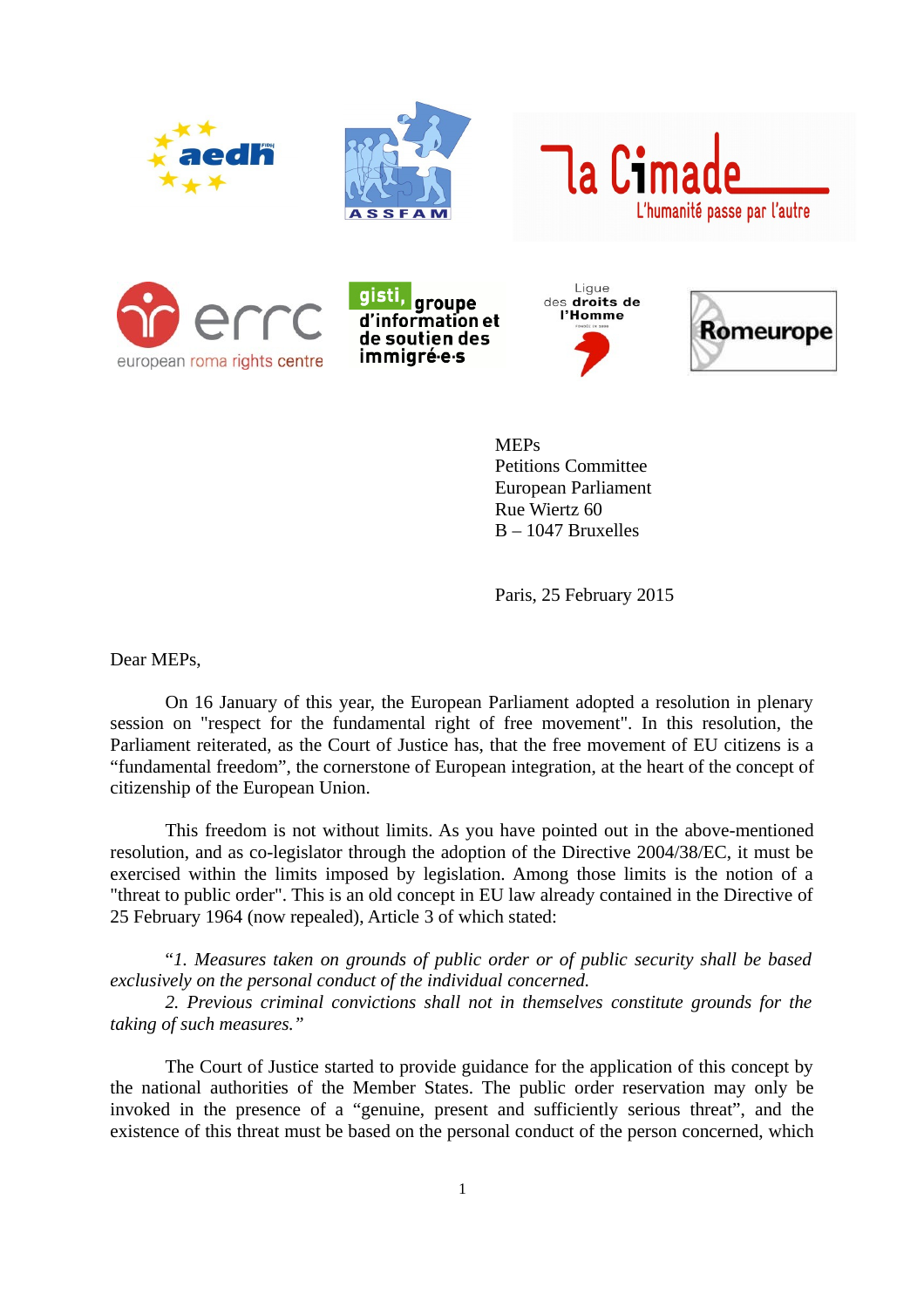must be assessed on an individualised basis. The assessment of this concept must be restrictive, so as not to impair the exercise of this fundamental freedom.

Other limitations are also provided, in particular when it comes to students or persons not engaged in economic activities. If such persons want to stay beyond a period of three months in the territory of the host Member State, they must have sufficient resources and comprehensive health insurance. In these cases, the competent national authorities must assess their individual situations and can only terminate the stay of these people when they constitute an "unreasonable burden" on the welfare system of the host country.

In recent years, several Member States have expressed, either by the adoption of national legislation or through public speeches, their desire to see the freedom of movement restricted further. Such was the case of the joint initiative of the Interior Ministers of Germany, Austria, the UK and the Netherlands addressed to the Presidency of the Council in April 2013, in which they expressed their view that nationals of other Member States were abusing the freedom of movement to receive benefits and proposed to amend existing laws to provide for stronger sanctions, such as banning return after an expulsion.

France did not take part in this initiative. Nevertheless, it has for a long time adopted legislation which at first sight complies with EU law but whose implementation appears incompatible with EU law. This is the case of the introduction into French law of the concept of "abuse of rights" that we will discuss later on, or the interpretation by the administration of the concept of a threat to public order that is "*genuine, present and sufficiently serious that is affecting a fundamental interest of society*". We want to show that this interpretation is so broad that it now allows for the expulsion of a significant number of citizens or their detention with a view to expelling them, even when they do not represent a threat "*affecting a fundamental interest of society"*.

Two recent events confirm our fears:

First, Article 2 of the Law *"strengthening the provisions relating to the fight against terrorism"* (Law No. 2014-1353 of 13 November 2014) provides:

*"The Code on Entry and Residence of Foreigners and Asylum Right is amended as follows:*

### *Administrative prohibition to enter territory*

*Art. L.214-1. - Any national of a Member State of the European Union, of another State party to the Agreement on the European Economic Area or the Swiss Confederation, or any member of the family of such person may, if they are not ordinarily resident in France and are not in the national territory, be subject to an administrative prohibition against entering the territory when their presence in France would pose, because of their personal conduct, and from the point of view of public order or public security, a genuine, present and sufficiently serious threat to a fundamental interest of society.* 

As of the entry into force of this law, EU citizens considered to be such a threat can be the subject of an expulsion order and, in addition, be barred from returning to French territory. As the French administrative authorities interpret the notion of threat to public order in an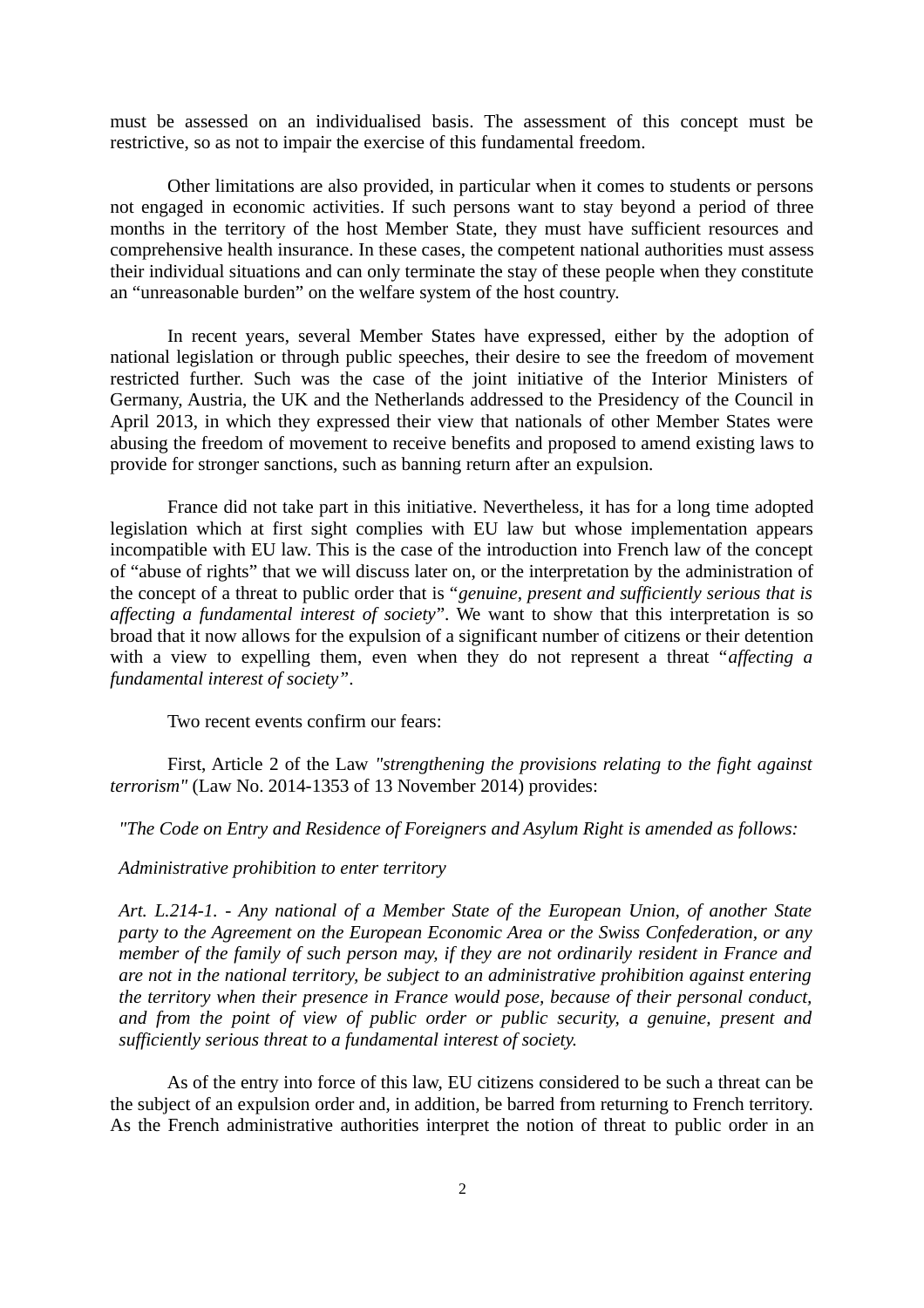excessively broad fashion, the law will mean that those arrested for reasons such as theft, aggressive begging, or " public charity fraud" and who are already expelled as a result could in the future be banned from returning to France, without at any time having taken part in any "terrorist" activities.

Secondly, a recent decision of the Conseil d'État dated 1 October 2014 shows that the free movement of EU citizens is at risk of being severely restricted. In this case, a person who was already known to the authorities, was arrested for "public charity fraud"<sup>[1](#page-2-0)</sup>. The mother of four children, with only one in her care, she had no other means of existence than begging. According to the Conseil d'État, this woman in extreme poverty "*was a genuine, present and sufficiently serious threat to public safety, which is a fundamental interest of French society*" (CE, 1st October 2014, No. 365054). The highest administrative court also refused to submit a preliminary question to the ECJ on the definition of "*genuine, present and sufficiently serious threat affecting a fundamental interest of society*"*.*

Measures affecting the free movement of persons in France do not affect all nationalities of the Member States of the European Union. Indeed, the analysis of different decisions collected (see attached) reveals discrimination based either on the nationality or ethnicity, which is clearly contrary to Article 18 TFEU and Article 21(1) of the Charter of Fundamental Rights.

18 TFEU prohibits discrimination based on nationality when it happens in areas covered by the Treaty. The information gathered by the various signatory organisations reveals that Romanian and Bulgarian citizens are given expulsion decisions in much greater proportions than citizens of other EU Member States. It is in particular people designated as "Roma" who are the target of these measures. In September 2010, the Minister of Immigration, Eric Besson, said that during the first nine months of the year, 13,241 of the 21,384 foreigners deported from France were Romanian and Bulgarian nationals. Of these, over half were forcibly expelled and another half allegedly left France voluntarily through "assisted humanitarian return".

As Human Rights Watch said in a report in September 2011: "*[...], in practice, the French authorities continue to target Roma EU citizens to send them away, often when they are evacuated from camps or squats, in a way that constitutes unlawful discrimination under European law and human rights*" [2](#page-2-1) .

A few months later, in February 2011, the Immigration Minister announced that 70% of Roma camps considered "illegal" had been dismantled and 3,700 Roma people had been sent back to their country of origin.

Since then, the French authorities have not improved the situation. In 2012, the new government continued to forcibly expel Roma EU citizens from France. In 2011 and 2012, the ERRC counted at least sixty-six sets of OQTF notifications (obligations to leave the French

<span id="page-2-0"></span> $\overline{1}$ 

This consist in soliciting, with others, payment of money by using false documents bearing the letterhead of a charity.

<span id="page-2-1"></span><sup>2</sup> Human Rights Watch, "France's Compliance with the European Free Movement Directive and the Expulsion of Ethnic Roma EU Citizens", a Briefing Paper Submitted to the European Commission in July 2011.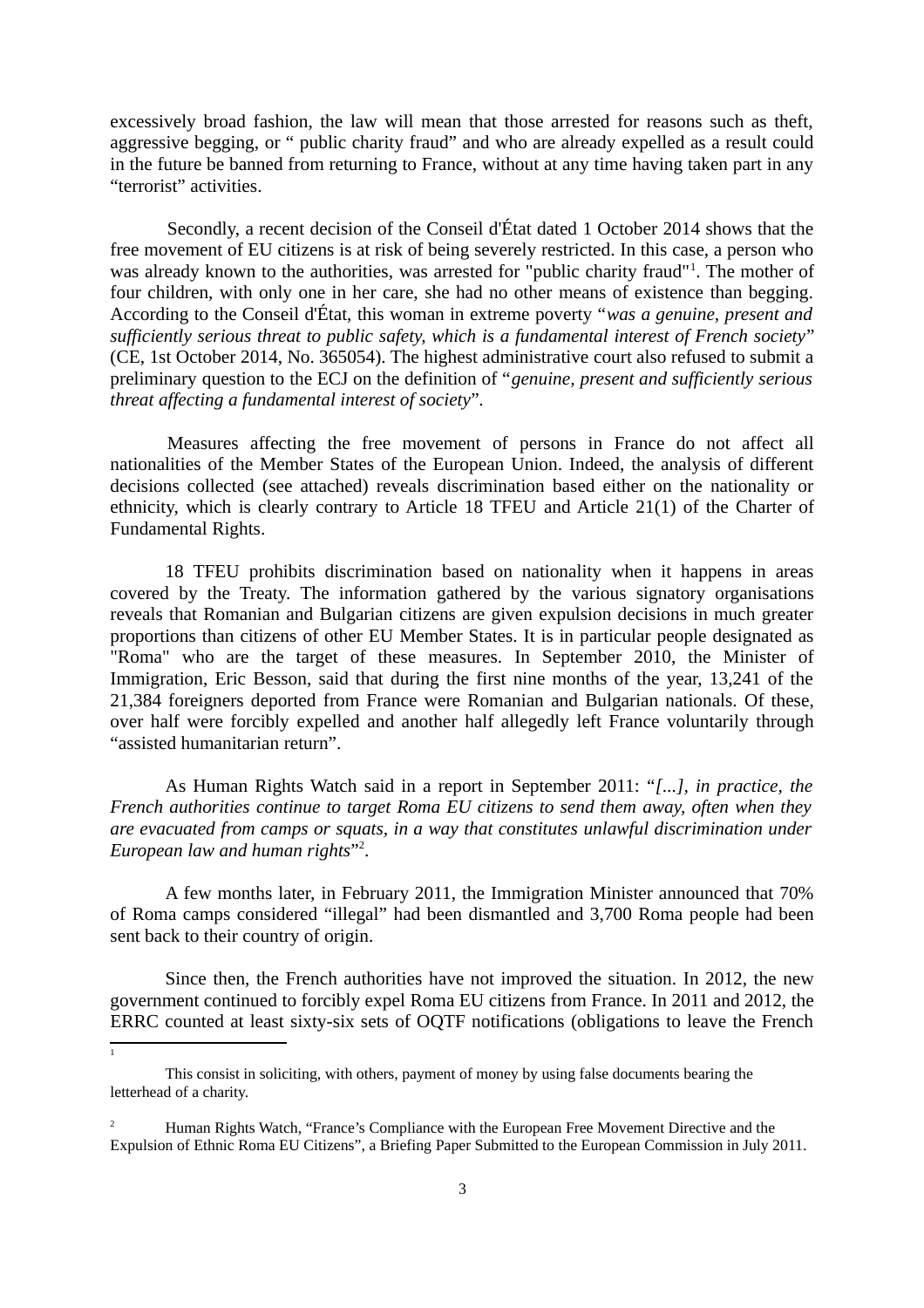territory) of a collective nature. When he was Interior Minister, Manuel Valls said in the press that "*Roma are destined to return to Bulgaria and Romania*"*.* According to research by the ERRC and the League of Human Rights, in France, two times more people − mostly Roma − were evicted from their living quarters in 2013 compared to 2012.

In this poisonous atmosphere, Roma seem to be a particular target for OQTFs taken on the basis of public order or public security. It is of course not possible, for legal reasons, to keep ethnic data about persons in detention centres, but many NGO reports clearly show that a disproportionate number of people affected by this policy are of Roma origin<sup>[3](#page-3-0)</sup>.

Furthermore, the French courts have long stifled lawyers who tried to invoke these arguments about expulsion and detention and have tried to secure a preliminary ruling from the ECJ. The European Court of Human Rights has recognised that the refusal to ask the ECJ for a preliminary ruling could constitute a violation of the right to a fair trial. In March 2013, the Administrative Court of Melun agreed to ask the ECJ for a preliminary ruling on the question of compliance procedures surrounding the expulsion measures, but the response is still awaited.

These are the reasons why we turn to the European Parliament, as part of the right of petition under Article 227 TFEU. We would like the Parliament to take whatever measure that seems appropriate, including an investigation to ensure that France, both in law and in administrative practice, respects the exercise of free movement by citizens of the European Union. This seems particularly necessary today because complaints have twice been filed with the European Commission, in July 2008 and October 2010, against France by some of the signatory associations, for similar violations of EU law. The Commission has merely thanked us for our "report" without undertaking any further steps.

After restating the main applicable legal provisions (I), we examine the expulsion measures (II) and how they mainly target Romanians and Bulgarians (III). We also discuss how the French authorities use detention to proceed with the effective expulsion of these citizens of the European Union (III).

### **I. Presentation of the relevant provisions**

#### **A. The provisions of the law of the European Union**

The main provisions of the law of the European Union are:

#### **\*Treaty on the Functioning of the European Union**

**Article 18**

(Former Article 12 TEC)

<span id="page-3-0"></span><sup>3</sup>See : *"We ask for justice": Europe's failure to protect Roma from racist violence,* Amnesty International report, Avril 2014, and Human Rights Watch, *"France's Compliance with the European Free Movement Directive and the Expulsion of Ethnic Roma EU Citizens"*, a Briefing Paper Submitted to the European Commission in July 2011.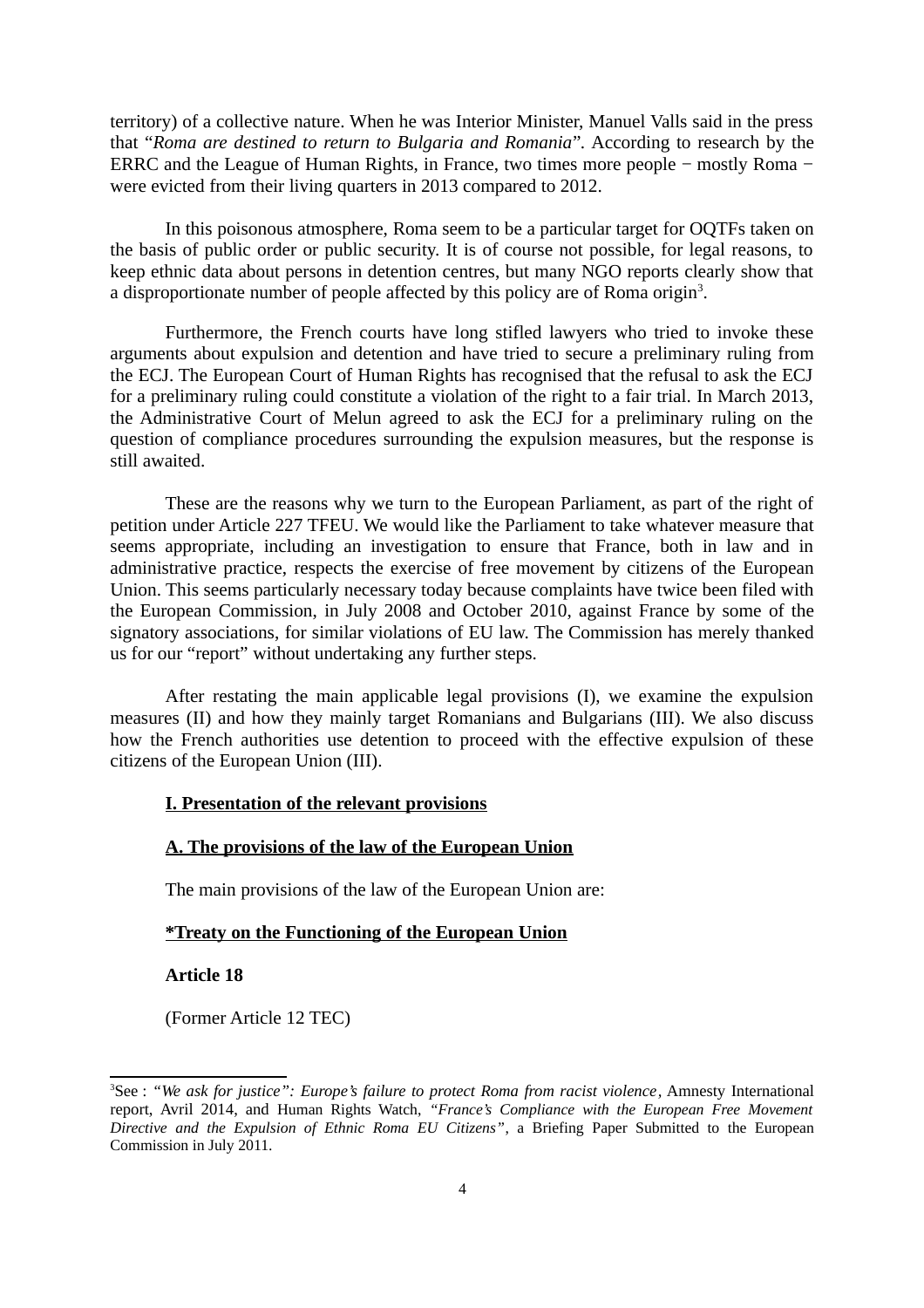Within the scope of application of the Treaties, and without prejudice to any special provisions contained therein, any discrimination on grounds of nationality shall be prohibited.

The European Parliament and the Council, acting in accordance with the ordinary legislative procedure, may adopt rules designed to prohibit such discrimination.

# **Article 20**

(Former Article 17 TEC)

1. Citizenship of the Union is hereby established. Every person holding the nationality of a Member State shall be a citizen of the European Union. Citizenship of the European Union shall be additional to and not replace national citizenship.

2. Citizens of the European Union shall enjoy the rights and be subject to the duties provided for in the Treaties. They shall have, inter alia:

(a) the right to move and reside freely within the territory of the Member States;

(b) the right to vote and to stand as candidates in elections to the European Parliament and in municipal elections in their Member State of residence, under the same conditions as nationals of that State;

(c) the right to enjoy, in the territory of a third country in which the Member State of which they are nationals is not represented, the protection of the diplomatic and consular authorities of any Member State on the same conditions as the nationals of that State;

(d) the right to petition the European Parliament, to apply to the European Ombudsman, and to address the institutions and advisory bodies of the European Union in any of the Treaty languages and to obtain a reply in the same language.

These rights shall be exercised in accordance with the conditions and limits defined by the Treaties and by the measures adopted thereunder.

# **Article 21**

(Former Article 18 TEC)

1. Every citizen of the Union shall have the right to move and reside freely within the territory of the Member States, subject to the limitations and conditions laid down in the Treaties and by the measures adopted to give them effect.

2. If action by the Union should prove necessary to attain this objective and the Treaties have not provided the necessary powers, the European Parliament and the Council, acting in accordance with the ordinary legislative procedure, may adopt provisions with a view to facilitating the exercise of the rights referred to in paragraph 1.

3. For the same purposes as those referred to in paragraph 1 and if the Treaties have not provided the necessary powers, the Council, acting in accordance with a special legislative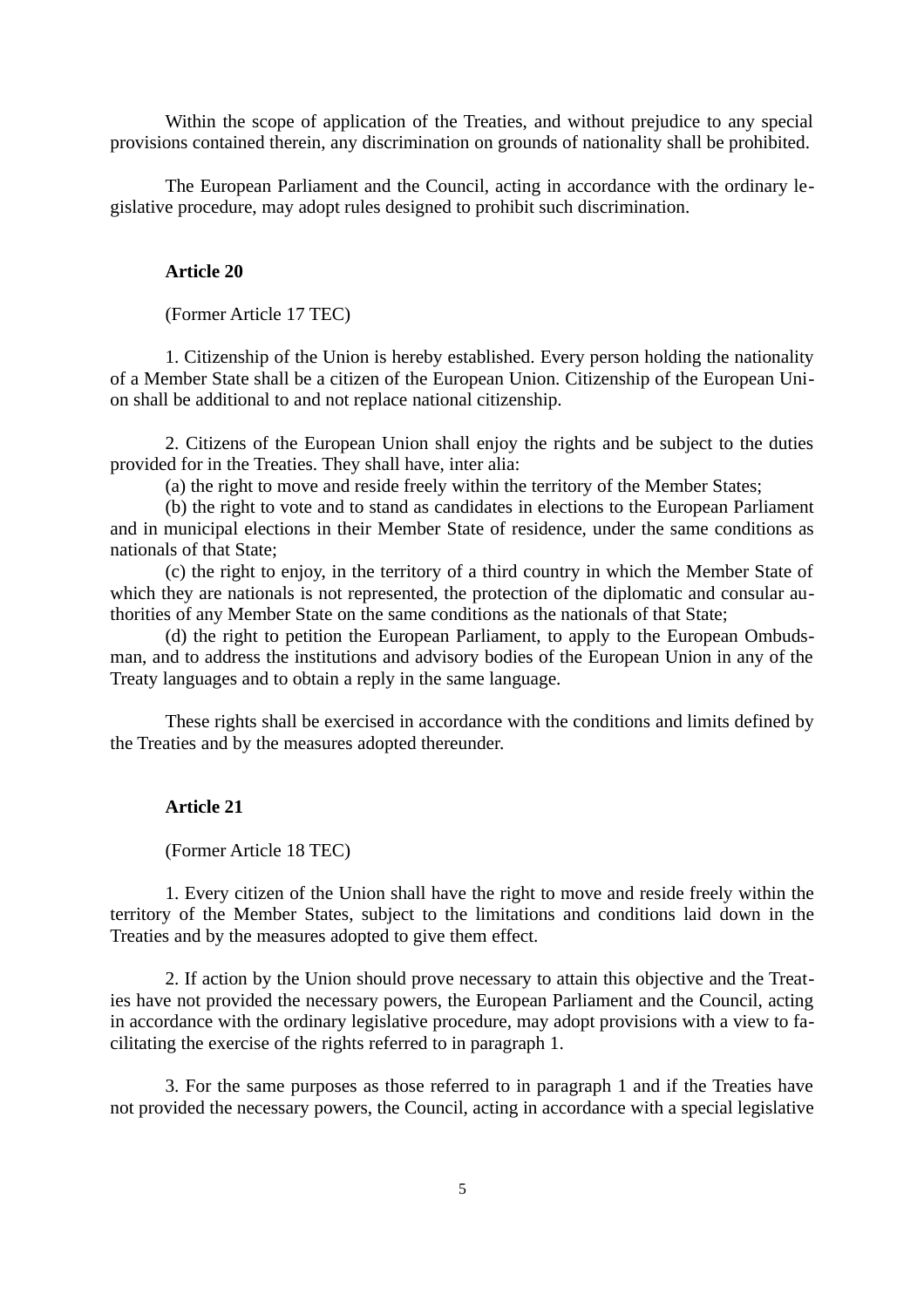procedure, may adopt measures concerning social security or social protection. The Council shall act unanimously after consulting the European Parliament.

### **Article 22**

#### (Former Article 19 TEC)

1. Every citizen of the Union residing in a Member State of which he is not a national shall have the right to vote and to stand as a candidate at municipal elections in the Member State in which he resides, under the same conditions as nationals of that State. This right shall be exercised subject to detailed arrangements adopted by the Council, acting unanimously in accordance with a special legislative procedure and after consulting the European Parliament; these arrangements may provide for derogations where warranted by problems specific to a Member State.

2. Without prejudice to Article 223(1) and to the provisions adopted for its implementation, every citizen of the Union residing in a Member State of which he is not a national shall have the right to vote and to stand as a candidate in elections to the European Parliament in the Member State in which he resides, under the same conditions as nationals of that State. This right shall be exercised subject to detailed arrangements adopted by the Council, acting unanimously in accordance with a special legislative procedure and after consulting the European Parliament; these arrangements may provide for derogations where warranted by problems specific to a Member State.

**\*DIRECTIVE 2004/38/EC OF THE EUROPEAN PARLIAMENT AND OF THE COUNCIL of 29 April 2004 on the right of citizens of the Union and their family members to move and reside freely within the territory of the Member States amending Regulation (EEC) No 1612/68 and repealing Directives 64/221/EEC, 68/360/EEC, 72/194/EEC, 73/148/EEC, 75/34/EEC, 75/35/EEC, 90/364/EEC, 90/365/EEC and 93/96/EEC**

#### **Article 7**

#### **Right of residence for more than three months**

1. All Union citizens shall have the right of residence on the territory of another Member State for a period of longer than three months if they:

(a) are workers or self-employed persons in the host Member State; or

(b) have sufficient resources for themselves and their family members not to become a burden on the welfare system of the host Member State during their period of residence and have comprehensive sickness insurance cover in the host Member State; or

(c) – are enrolled at a private or public establishment, accredited or financed by the host Member State on the basis of its legislation or administrative practice, for the principal purpose of following a course of study, including vocational training; and

– have comprehensive sickness insurance cover in the host Member State and assure the relevant national authority, by means of a declaration or by such equivalent means as they may choose, that they have sufficient resources for themselves and their family members not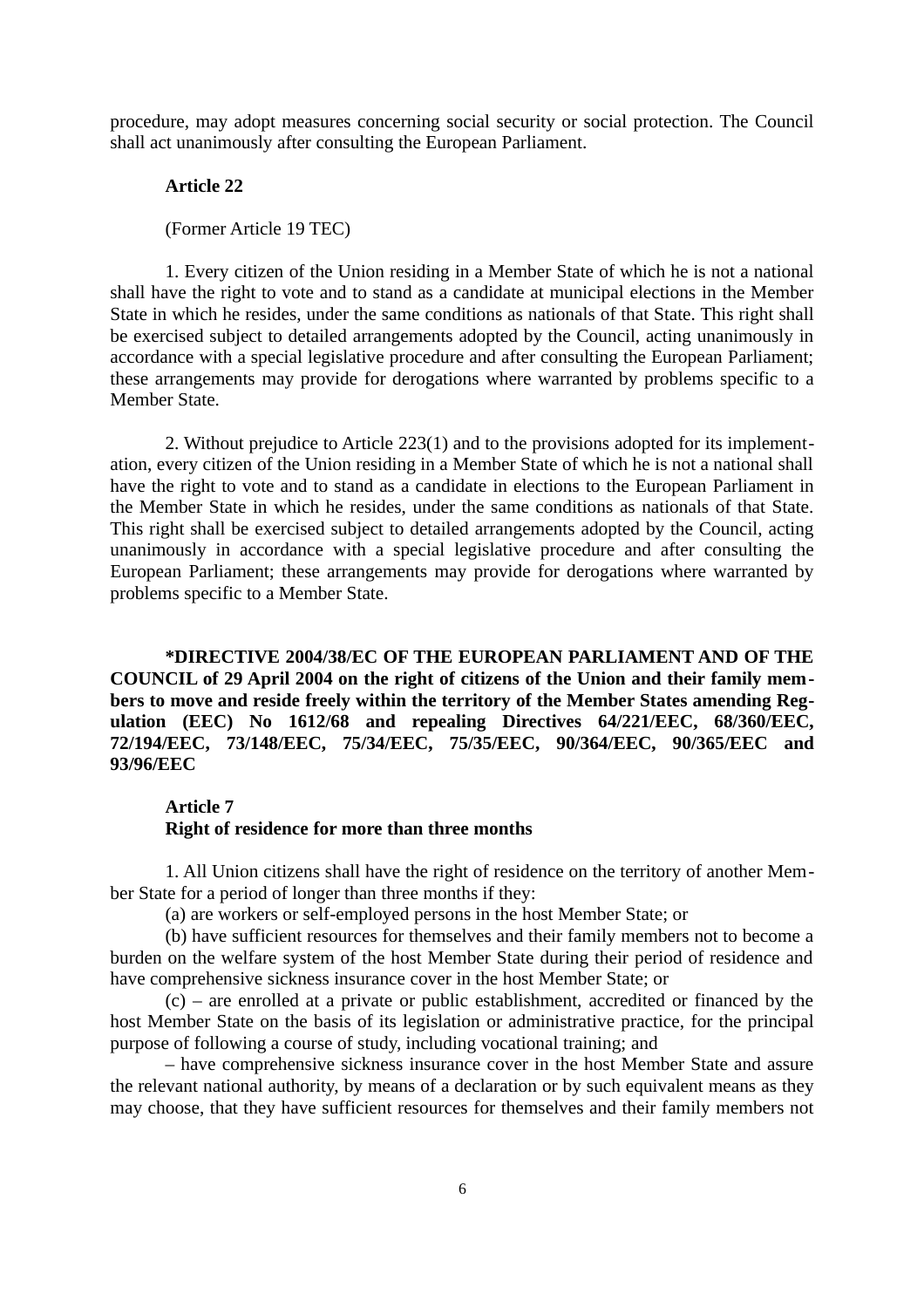to become a burden on the welfare system of the host Member State during their period of residence; or

(d) are family members accompanying or joining a Union citizen who satisfies the conditions referred to in points (a), (b) or (c).

2. The right of residence provided for in paragraph 1 shall extend to family members who are not nationals of a Member State, accompanying or joining the Union citizen in the host Member State, provided that such Union citizen satisfies the conditions referred to in paragraph  $1(a)$ , (b) or (c).

3. For the purposes of paragraph 1(a), a Union citizen who is no longer a worker or self-employed person shall retain the status of worker or self-employed person in the following circumstances:

(a) he/she is temporarily unable to work as the result of an illness or accident;

(b) he/she is in duly recorded involuntary unemployment after having been employed for more than one year and has registered as a job-seeker with the relevant employment office;

(c) he/she is in duly recorded involuntary unemployment after completing a fixed-term employment contract of less than a year or after having become involuntarily unemployed during the first twelve months and has registered as a job-seeker with the relevant employment office. In this case, the status of worker shall be retained for no less than six months;

(d) he/she embarks on vocational training. Unless he/she is involuntarily unemployed, the retention of the status of worker shall require the training to be related to the previous employment.

4. By way of derogation from paragraphs 1(d) and 2 above, only the spouse, the registered partner provided for in Article 2(2)(b) and dependent children shall have the right of residence as family members of a Union citizen meeting the conditions under 1(c) above. Article 3(2) shall apply to his/her dependent direct relatives in the ascending lines and those of his/her spouse or registered partner.

# **Article 14 Retention of the right of residence**

1. Union citizens and their family members shall have the right of residence provided for in Article 6, as long as they do not become an unreasonable burden on the welfare system of the host Member State.

2. Union citizens and their family members shall have the right of residence provided for in Articles 7, 12 and 13 as long as they meet the conditions set out therein. In specific cases where there is a reasonable doubt as to whether a Union citizen or his/her family members satisfies the conditions set out in Articles 7, 12 and 13, Member States may verify if these conditions are fulfilled. This verification shall not be carried out systematically.

3. An expulsion measure shall not be the automatic consequence of a Union citizen's or his or her family member's recourse to the welfare system of the host Member State.

4. By way of derogation from paragraphs 1 and 2 and without prejudice to the provisions of Chapter VI, an expulsion measure may in no case be adopted against Union citizens or their family members if:

(a) the Union citizens are workers or self-employed persons, or

(b) the Union citizens entered the territory of the host Member State in order to seek employment. In this case, the Union citizens and their family members may not be expelled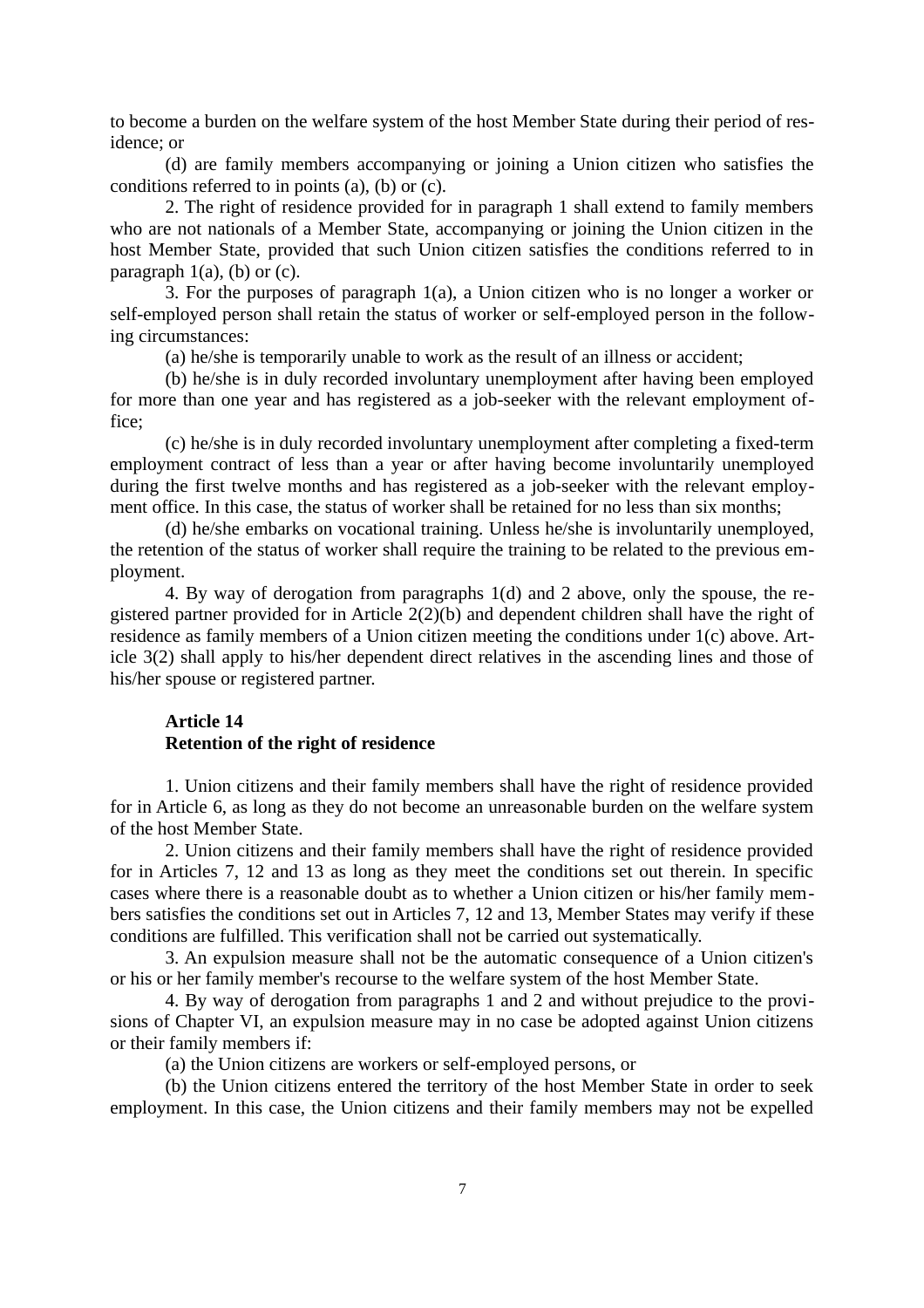for as long as the Union citizens can provide evidence that they are continuing to seek employment and that they have a genuine chance of being engaged.

# **Article 27 General principles**

1. Subject to the provisions of this Chapter, Member States may restrict the freedom of movement and residence of Union citizens and their family members, irrespective of nationality, on grounds of public order, public security or public health. These grounds shall not be invoked to serve economic ends.

2. Measures taken on grounds of public order or public security shall comply with the principle of proportionality and shall be based exclusively on the personal conduct of the individual concerned. Previous criminal convictions shall not in themselves constitute grounds for taking such measures.

The personal conduct of the individual concerned must represent a genuine, present and sufficiently serious threat affecting one of the fundamental interests of society. Justifications that are isolated from the particulars of the case or that rely on considerations of general prevention shall not be accepted.

3. In order to ascertain whether the person concerned represents a danger for public order or public security, when issuing the registration certificate or, in the absence of a registration system, not later than three months from the date of arrival of the person concerned on its territory or from the date of reporting his/her presence within the territory, as provided for in Article 5(5), or when issuing the residence card, the host Member State may, should it consider this essential, request the Member State of origin and, if need be, other Member States to provide information concerning any previous police record the person concerned may have. Such enquiries shall not be made as a matter of routine. The Member State consulted shall give its reply within two months

4. The Member State which issued the passport or identity card shall allow the holder of the document who has been expelled on grounds of public order, public security, or public health from another Member State to re-enter its territory without any formality even if the document is no longer valid or the nationality of the holder is in dispute.

# **Article 28 Protection against expulsion**

1. Before taking an expulsion decision on grounds of public order or public security, the host Member State shall take account of considerations such as how long the individual concerned has resided on its territory, his/her age, state of health, family and economic situation, social and cultural integration into the host Member State and the extent of his/her links with the country of origin.

2. The host Member State may not take an expulsion decision against Union citizens or their family members, irrespective of nationality, who have the right of permanent residence on its territory, except on serious grounds of public order or public security.

3. An expulsion decision may not be taken against Union citizens, except if the decision is based on imperative grounds of public security, as defined by Member States, if they:

(a) have resided in the host Member State for the previous ten years; or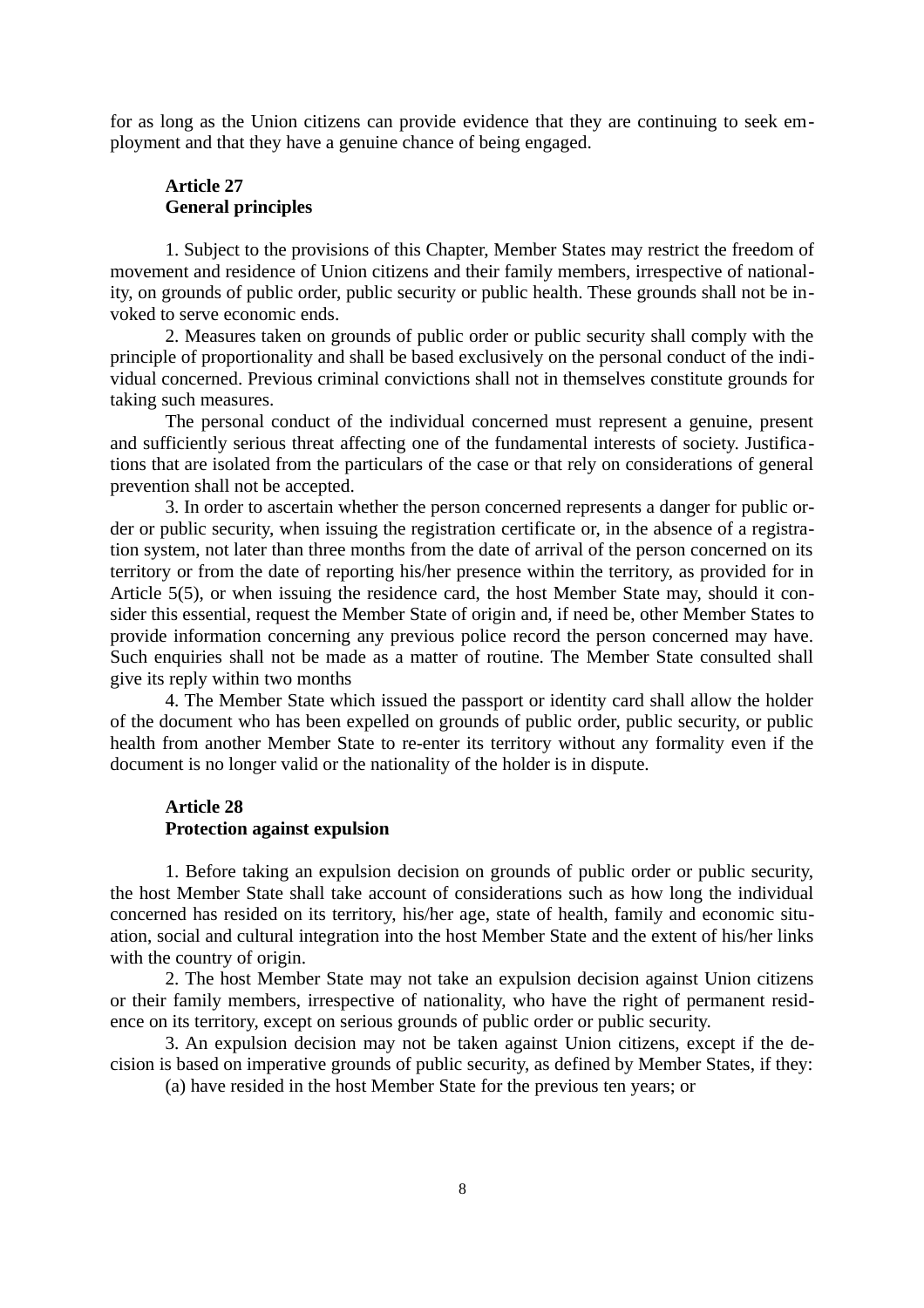(b) are a minor, except if the expulsion is necessary for the best interests of the child, as provided for in the United Nations Convention on the Rights of the Child of 20 November 1989.

# **B. Relevant provisions of French law**

French law distinguishes between three types of expulsion measures:

- **Judicial prohibitions on staying in France**, which are imposed either primarily, or following a term of imprisonment, in criminal cases (see, mainly, Articles 130-30 and following of the Criminal Code);

- **Administrative measures**, taken either by the Minister of Interior or the Préfet, his representative at departmental level, in cases of **serious threats to public order** (Article L.521-1 to L.524-4 of the Code of Entry and Stay of Foreigners and of Asylum - CESEDA thereafter) ;

- **Measures taken by the Préfet** requiring foreigners to leave France: these are the "obligations to leave French territory", hereafter OQTFs, which are governed by the Article L. 511-3-1 of the CESEDA for citizens of the European Union.

Article L. 511-3-1 was introduced in the CESEDA by Act No. 2011-672 of 16 June 2011 on immigration, integration and nationality (French Official Gazette No. 0139 of 17 June 2011, p. 10290).

This new provision is in theory intended to implement the fundamental guarantees provided by the laws of the Union in the event of expulsion, including, notably, the following protection: *"The competent administrative authority shall take into account all of the circumstances of her/his situation, including the length of stay of the person concerned in France, their age, state of health, family and economic situation, its social and cultural integration in France, and the intensity of her/his links with the country of origin*"*.* However, the French legislator decided in parallel to extend the circumstances in which an expulsion decision may be taken, in particular through the concept of "abuse of rights" (see below).

Please note finally that Prefectures may grant a period for voluntary departure or, conversely, accompany the OQTF with an administrative detention order, as defined by Articles L. 551-1 to L. 554-3 of the CESEDA.

# **\* Article L. 511-3-1 of the CESEDA**

The competent administrative authority may, by a reasoned decision, force a national of a Member State of the European Union, of another State party to the Agreement on the European Economic Area or the Swiss Confederation, or a member of his family to leave French territory if it finds:

1. The person **can no longer demonstrate a right of residence** as provided by Articles L.121, L.121 3 or L.121-4-1;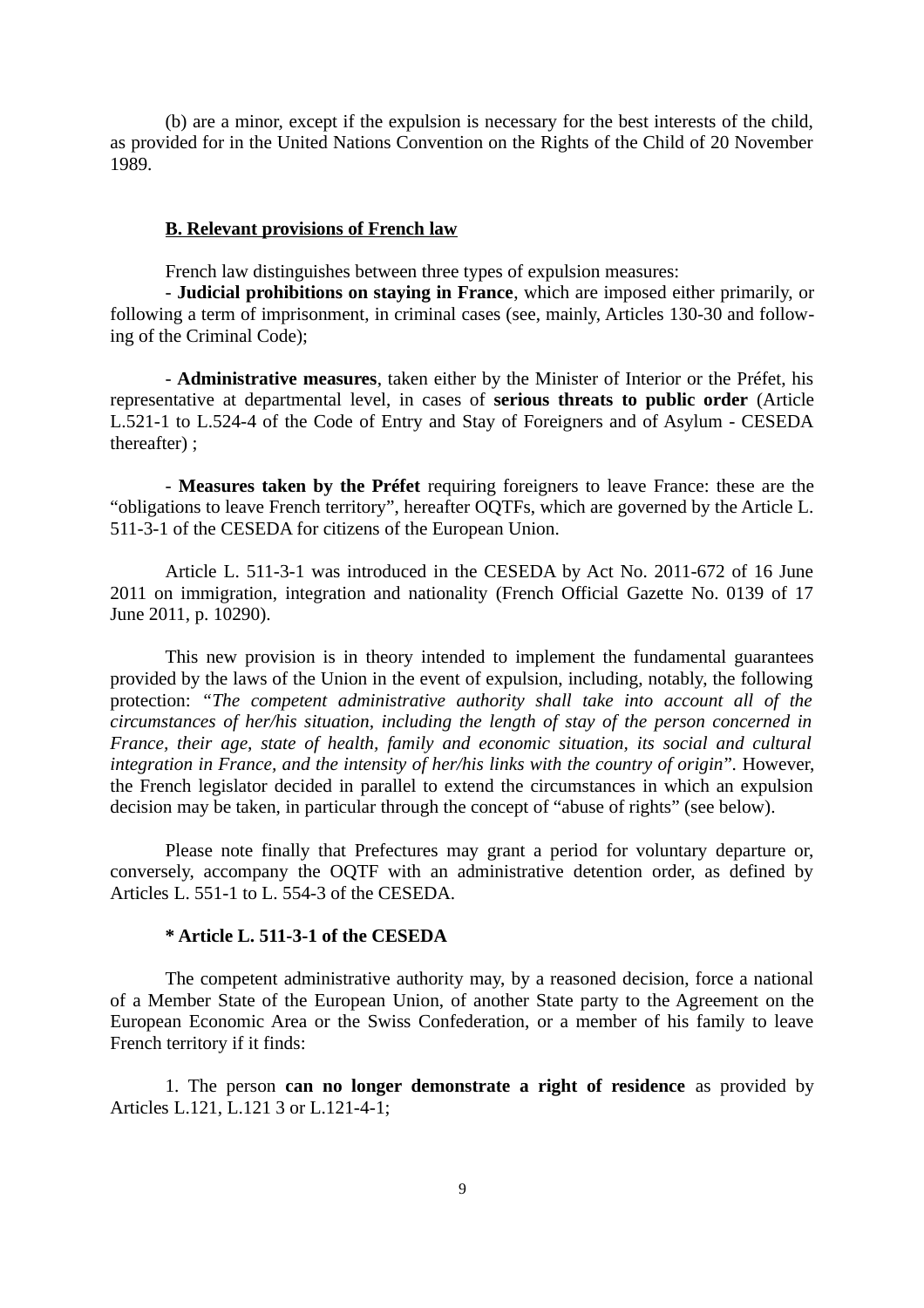2. Or if **the stay constitutes an abuse of rights**. Renewing stays of less than three months in order to remain in the territory when the conditions for a stay of more than three months are not met constitutes an abuse of rights. It also constitutes an abuse of rights if the primary aim of staying in France is to benefit from the welfare system;

3. Or that during the period of three months from the entry into France, her/his conduct constitutes a **genuine, present and sufficiently serious threat to a fundamental interest of French society.**

The competent administrative authority shall take into account all of the circumstances of her/his situation, including the length of stay of the person concerned in France, their age, state of health, family and economic situation, social and cultural integration France, and the intensity of her/his links with the country of origin.

The foreigner must leave French territory, within a period which cannot be less than thirty days from the notification, except in emergency situations. In exceptional cases, the administrative authority may grant a period of voluntary departure above and beyond thirty days.

The OQTF indicates the country to which the person will be sent back, in case of forced expulsion.

Articles L. 512-1 to L. 512-4 apply to measures taken under this Article.

[The articles referred to in Article L. 511-3-1, 1 of CESEDA are:]

# **\*Article L. 121-1 of the CESEDA**

Unless her/his presence is a threat to public order, any citizen of the European Union, or any national of another State party to the Agreement on the European Economic Area or the Swiss Confederation, has the right to stay in France for more than three months if she/he meets one of the following conditions:

1. If she/he carries on a professional activity in France;

2. If she/he has for her/himself and members of her/his family as referred to in 4 sufficient resources to avoid becoming a burden on the welfare system, and has health insurance;

3. If she/he is enrolled in an institution operating in accordance with laws and regulations in force in order to get, as a principal activity, an education or, in this context, vocational training, and provides guarantee to having health insurance and sufficient resources for her/him and for his family as referred to in 5° in order not to become a burden on the welfare system;

4. If she/he is a direct descendant under the age of twenty-one years, or a dependent direct ascendant, spouse, direct ascendant or descendant dependent on a spouse, accompanying or joining a national who meets the conditions of 1 or 2;

5. If she/he is a spouse or a dependent child accompanying or joining a national who meets the conditions set out in 3.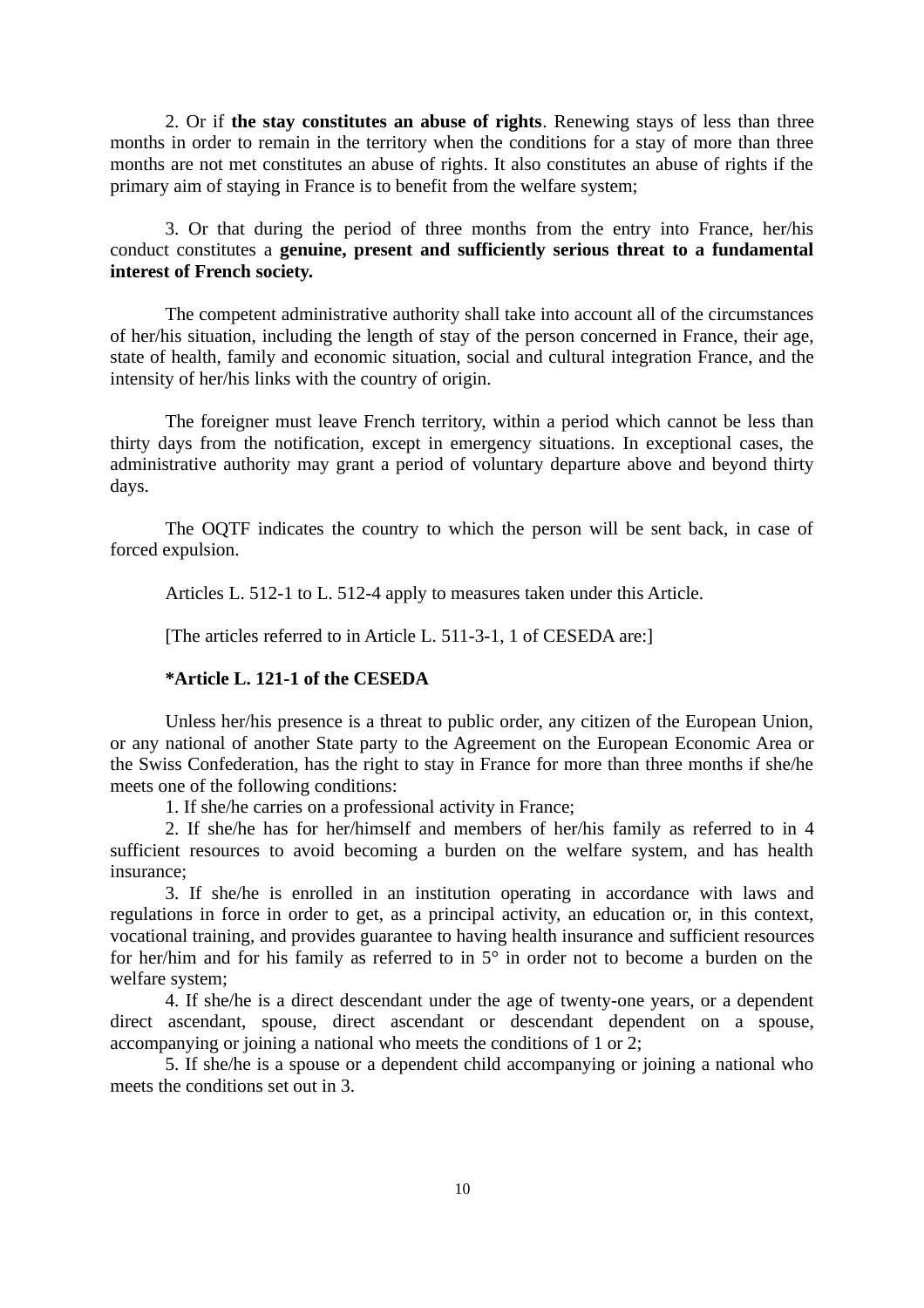### **\*Article L. 121-3**

Unless her/his presence is a threat to public order, the family member referred to in  $4^{\circ}$ or 5° of Article L. 121-1 has the right to stay on the entire French territory for more than three months, dependent on the situation of the person she/he accompanies or joins who is a national of another State.

If she/he is over the age of eighteen or is at least sixteen years old when she/he wants to pursue a professional activity, she/he must have a residence permit. This card, which is valid for the intended duration of stay of the Union citizen within five years, bears the mention "Residence card of the family member of a citizen of the Union". Except in cases of transitional measures applicable to State of her/his nationality foreseen in the Treaty of Accession to the European Union, this card gives the holder the right to exercise a professional activity.

### **\*Article L. 121-4-1**

As long as they do not become an unreasonable burden on the welfare system, citizens of the European Union and nationals of another State party to the Agreement on the European Economic Area or the Swiss Confederation, as well as their family members as defined in 4 and 5 of Article L. 121-1, have the right to stay in France for a maximum period of three months without any conditions or formalities for entry into France.

[Regarding the placement in administrative detention, the Immigration Code provides:]

#### **\*Article L. 551-1**

Unless she/he is under house arrest in application of Article L.561-2, a foreigner who cannot immediately leave the French territory can be detained by the administrative authorities in premises not managed by the prison administration for a period of five days, when the foreigner:

1. Must be remanded to the competent authorities of a Member State of the European Union pursuant to Articles L.531-1 and L.531-2;

2. Is the subject of an expulsion order;

3. Must be expelled from the territory pursuant to a judicial expulsion order under the second paragraph of Article 131-30 of the Criminal Code;

4. Is the subject of an alert for the purpose of refusing entry to the territory or of an enforceable expulsion order referred to in Article L.531-3 of this Code;

5. Is the subject of an expulsion order issued less than three years ago under Article L.533-1;

6. Is under an obligation to leave French territory (OQTF) taken less than a year before and for which the deadline to leave the country has expired or was never granted;

7. Must be forcibly taken to the border for the enforcement of a ban to return;

8. Having been the subject of a detention order under paragraphs 1-7, did not comply with an expulsion measure within seven days of the end of her/his previous detention or,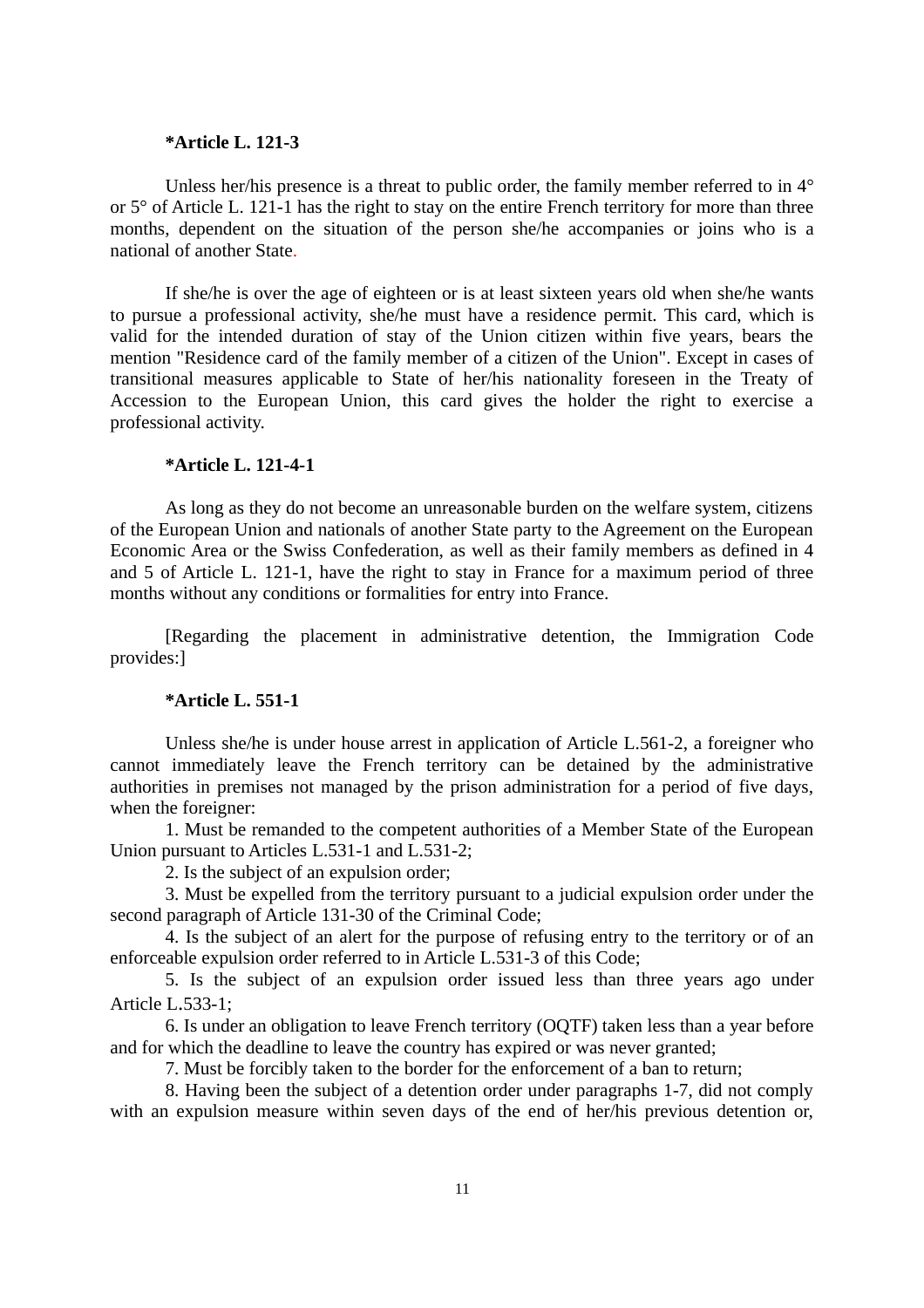having complied with an expulsion measure, has returned to France while this measure is still enforceable.

## **II. Measures for the expulsion of European Union citizens**

The deportation of nationals of a European Union Member State from the territory of another State is strictly regulated by the laws of the European Union.

As set out below, the French Prefects nonetheless take expulsion measures based knowingly on an incorrect interpretation on the threat to public order (A), an alleged lack of resources (B) or an often unproven abuse of rights (C),. These measures therefore do not comply with EU law.

# **A. Expulsion for alleged threat to public order**

The French authorities issue expulsion measures to citizens of the European Union based on an alleged threat to public order in cases where the threat is non-existent or far from meeting the requirements of the law of the European Union.

## **1. The law**

Articles 27 and following of Directive 2004/38/EC govern the expulsion of EU citizens from other Member States for reasons of public order, public security or public health. According to Article 27, a citizen of the European Union may be removed on this basis only if she/he represents "*a genuine, present and sufficiently serious threat to a fundamental interest of society*"*.* According to Article 28 of the Directive, this decision must be proportionate to the objective pursued, taking into account the particular situation of the person subject to expulsion. Section 52 (1) of the Charter of Fundamental Rights states that "*any limitation on the exercise of the rights and freedoms recognised by this Charter must be provided for by law and respect the essence of those rights and freedoms. In accordance with the principle of proportionality, limitations may be made only if they are necessary and genuinely meet objectives of general interest recognised by the Union or the need to protect the rights and freedoms of others."*

The case law of the Court of Justice is clear on this point: the provisions of the Directive allowing expulsion must be interpreted "in a narrow way" (ECJ, 19 January 1999, Case C- 348/96 *Calfa*, § 23). An expulsion measure taken by the authorities of a Member State only complies with the law of the European Union if the applicant's personal behaviour is likely to represent an "*actual threat to public order*" (*Calfa*, § 24).

In addition, the European Commission has set out in detail the underlying principles of the legislation of the European Union and the case law of the Court of Justice<sup>[4](#page-11-0)</sup>. The Commission emphasises in particular the distinction that must be made between public order and public safety:

<span id="page-11-0"></span><sup>4</sup> Communication from the Commission to the European Parliament and The Council on guidance for better transposition and application of Directive 2004/38/EC on the right of citizens of the European Union and their family members to move and reside freely within the territory of the Member States (COM/2009/0313 final).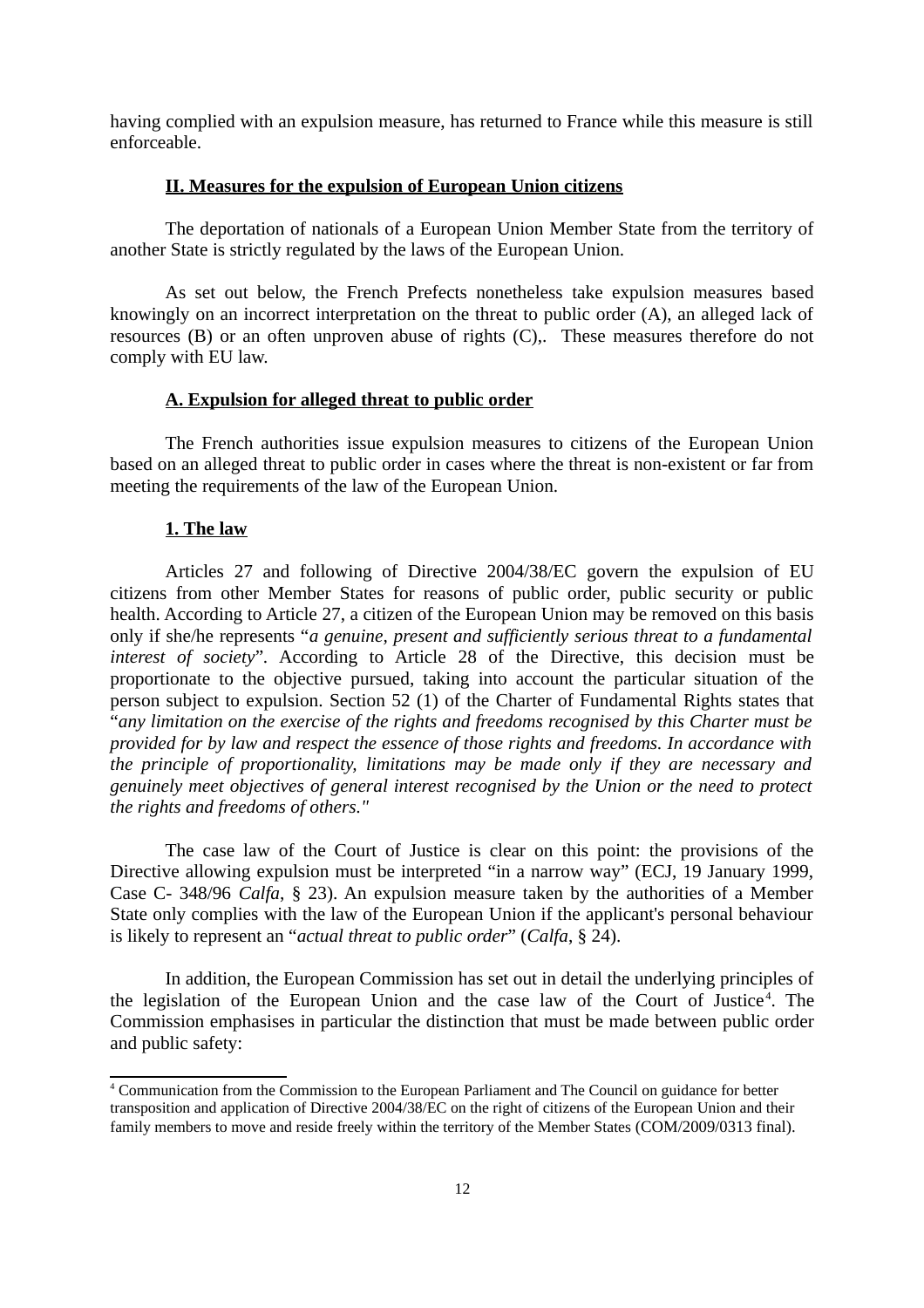*"Public security is generally interpreted to cover both internal and external security along the lines of preserving the integrity of the territory of a Member State and its institutions.* 

*Public order is generally interpreted along the lines of preventing disturbance of social order."*

The Commission also notes that expulsion should be based on the individual's personal behaviour:

*"Community law precludes the adoption of restrictive measures on general preventive grounds. Restrictive measures must be based on an actual threat and cannot be justified merely by a general risk. Restrictive measures following a criminal conviction cannot be automatic and must take into account the personal conduct of the offender and the threat that it represents for the requirements of public order. Grounds extraneous to the personal conduct of an individual cannot be invoked. Automatic expulsions are not allowed under the Directive."*

It also elaborates on the terms "*threat*"*,* "*genuine*" and "*current*":

*"Individuals can have their rights restricted only if their personal conduct represents a threat, i.e. indicates the likelihood of a serious prejudice to the requirements of public order or public security.*

*A threat that is only presumed is not genuine. The threat must be present. Past conduct may be taken into account only where there is a likelihood of reoffending. The threat must exist at the moment when the restrictive measure is adopted by the national authorities or reviewed by the courts. Suspension of sentence constitutes an important factor in the assessment of the threat as it suggests that the individual concerned no longer represents a real danger."*

In its communication, the European Commission also addressed the issue of petty crime, including in cases where it is recurrent:

*"In certain circumstances, persistent petty criminality may represent a threat to public order, despite the fact that any single crime/offence, taken individually, would be insufficient to represent a sufficiently serious threat as defined above. National authorities must show that the personal conduct of the individual concerned represents a threat to the requirements of public order. (…) The existence of multiple convictions is not enough, in itself."*

All of these requirements should be read into Article L.511-3-1,3 of CESEDA, which provides that an OQTF can only be contemplated against a citizen of the European Union if "*during the period of three months from the entry into France, his conduct constitutes a genuine, present and sufficiently serious for a fundamental interest of French society*"*.*

A person who has been the subject of a criminal conviction is not systematically a serious danger to the fundamental interests of society. However, the practices of the French administrative authorities ignore this.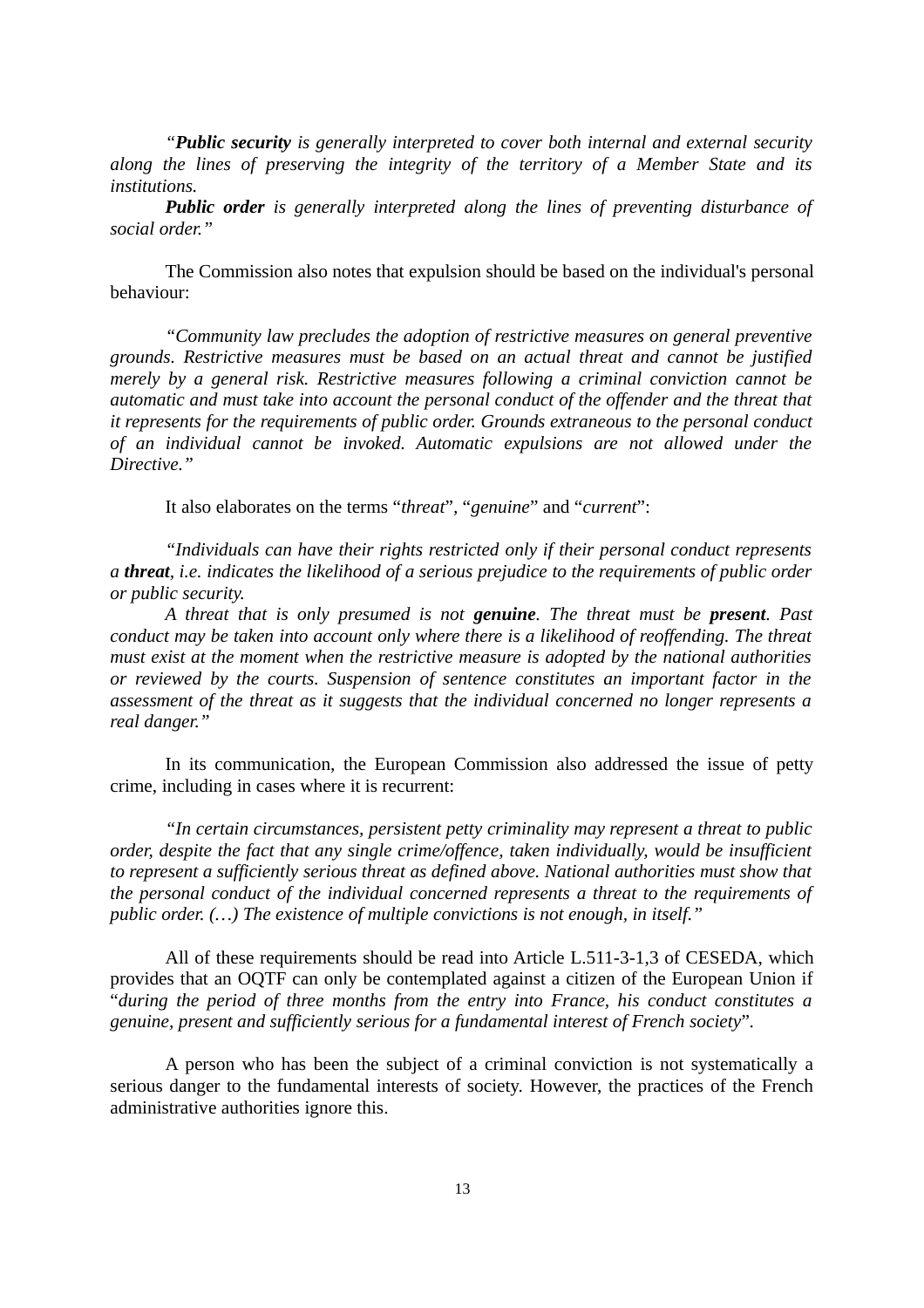## **2. In practice**

The French authorities routinely violate the principles set out directly above by making expulsion orders against citizens of the European Union who, although they were the subject of a criminal convictgion, do not pose a threat to the fundamental interests of French society.

Our organisations have identified a number of practices that can be grouped into four categories. None are consistent with the principles and rules of the law of the European Union or French legislation.

Category 1: A number of OQTFs are based on the mere assertion of an alleged threat to public order, with no detail given.

Category 2: Some OQTFs are made based on facts that are not punishable under criminal law.

Category 3: Many OQTFs are based on suspicion of the commission of offences, but did not lead to any criminal prosecution.

Category 4: Some OQTFs are made because of events leading to a minor criminal conviction, without the authorities demonstrating that the person's conduct constitutes a current, genuine and serious threat affecting a fundamental interest of society.

### *a. OQTFs based on mere assertion of a threat to public order*

Many decisions ordering a person to leave the French territory are based on general considerations of public order and include the mere mention of the existence of disorder or a threat to public order, without any circumstantial detail *(P.J. No.1, OQTF , Préfet of Eure-et-Loir, May 19, 2013: mention of questioning; P.J. No.2, OQTF , Préfet of Essonne, April 23, 2013: Single mention of questioning; P.J. No.3, OQTF, Préfet of the Hauts-de-Seine, April 12, 2013: mention of placement in custody).*

The violation of EU law in such cases is obvious.

### *b. OQTFs made for offences not punishable criminally*

French prefects base a number of OQTFs on facts that are not even covered by criminal law. On 9 July 2013, at least five Romanian nationals were placed in the Mesnil-Amelot detention centre, located near the Paris-Roissy-Charles-de-Gaulle airport (P.J. No. 4-8), having been given OQTFs without any period for voluntary departure. The Prefect of Maine-et-Loire considered that, due to the "*illegal occupation of a public domain*" via a squat, the conduct of these people was "*a genuine, present and sufficiently serious for the safety of goods and people, as well as to public health*"*.* The precarious living conditions in which these people are forced to survive are used as a basis to justify an alleged threat to public order, while French criminal law does not punish homelessness.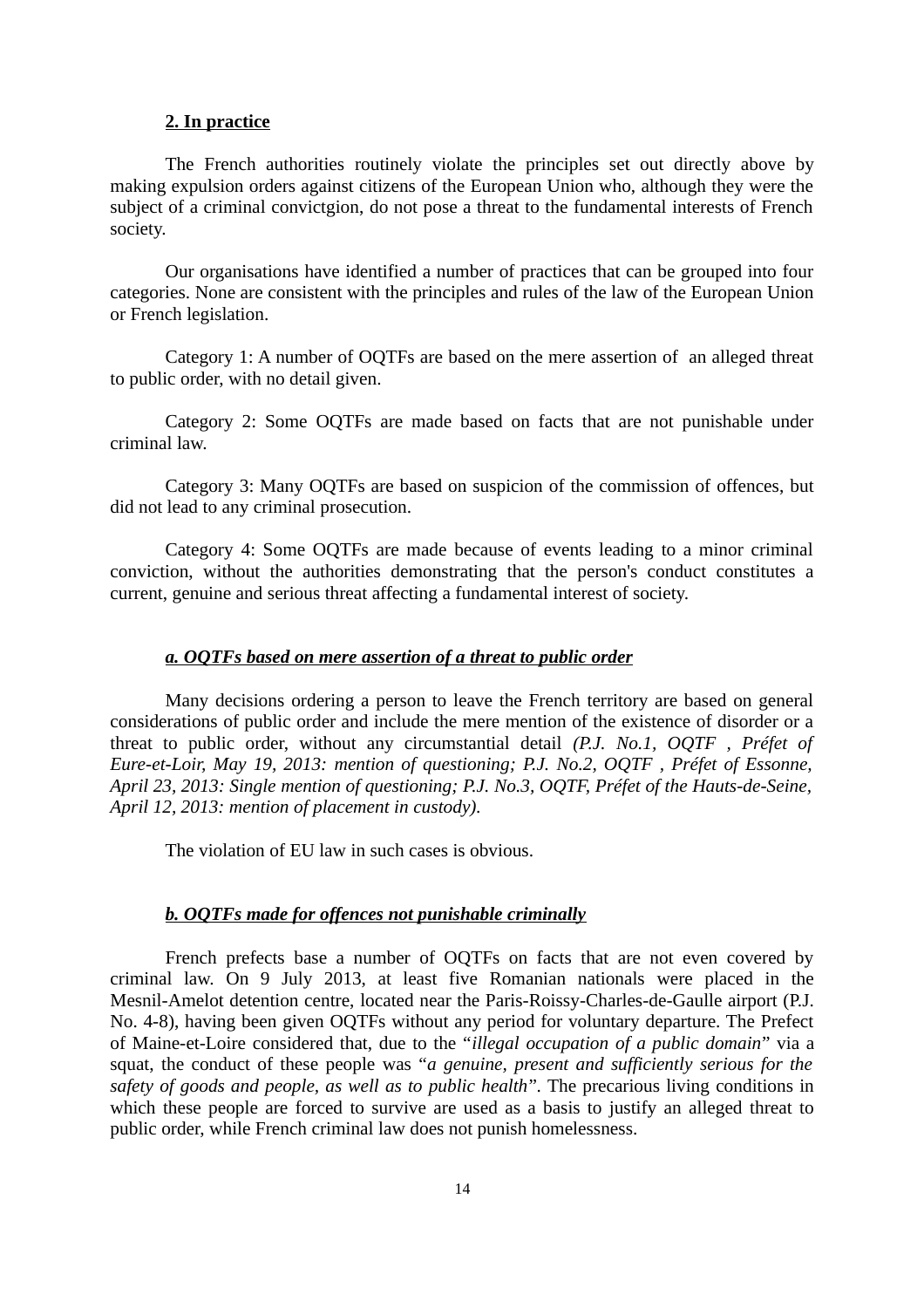### *c. OQTFs based on mere suspicion*

The Prefects base many OQTFs on offences which, assuming they were actually committed, have not resulted in any criminal prosecution. These examples demonstrate that the French authorities are acting outside the scope of EU law.

 These facts sometimes are not the subject of any police investigation and those arrested are not criminally prosecuted. The mere suspicion of the commission of a criminal offence, of course, is not sufficient to establish a genuine and serious threat to a fundamental interest of society within the meaning of EU law.

The Prefects refer to police reports, police questioning, or the fact of having been in custody, which do not in and of themselves demonstrate the existence of a genuine and sufficiently serious threat to a fundamental interest of society. Reliance on reports or questioning are found in many decisions (*P.J. No.9, OQTF, Seine-et-Marne, February 1, 2013; P.J. No. 10, OQTF, Seine-et-Marne, February 5, 2013 P.J. No.11, OQTF, Seine-et-Marne, March 11, 2013 (1st decision); P.J. No.12, OQTF, Seine-et-Marne, March 11, 2013 (the second decision); P.J. No.13, OQTF, Seine-et-Marne, March 11, 2013 (3rd decision); P.J. No.14, OQTF, Seine-et-Marne, April 4, 2013; P.J. No.15, OQTF, Seine-et-Marne, April 4, 2013*). Being held in custody and then released without prosecution may also suffice in the eyes of the French authorities (*P.J. No.16, OQTF, Hauts-de-Seine, February 6, 2013; P.J. No.17, OQTF, Hauts-de-Seine, April 3, 2013*).

At least 42 of the of the 63 people whose OQTFs were collected by Cimade between January and May 2013 were placed in the Mesnil-Amelot detention centre within 48 hours after having been arrested and/or detained in police custody (Annex  $1 -$ Cimade, "Detention and Expulsion of Community nationals: the example of Mesnil-Amelot CRA (February-July 2013)" All these OQTFs had no period for voluntary departure, that is to say they were immediately enforceable.

Similarly, the ERRC, an association co-signing the present petition, has assisted in an appeal before the Conseil d'État for a Romanian woman arrested for "public charity fraud". The Prefect made an OQTF against the person concerned based on acts the Prosecutor decided not to prosecute. The Conseil d'État refused to quash the decision of the Court of Appeal that validated the OQTFs taken by the Prefect, considering that this person was, by her conduct, a genuine, present and sufficiently serious threat to public security, which is a fundamental interest of French society (CE, October 1, 2014, No.365054).

These examples perfectly illustrate the practices of the French Prefects, who base expulsion measures on mere susupicion, even though the people concerned are not brought before the criminal courts This practices allows deportations of a "*general preventive nature*", even though this is clearly prohibited by the law of the European Union, as the Commission firmly stated.

# *d. OQTFs based on a minor criminal conviction*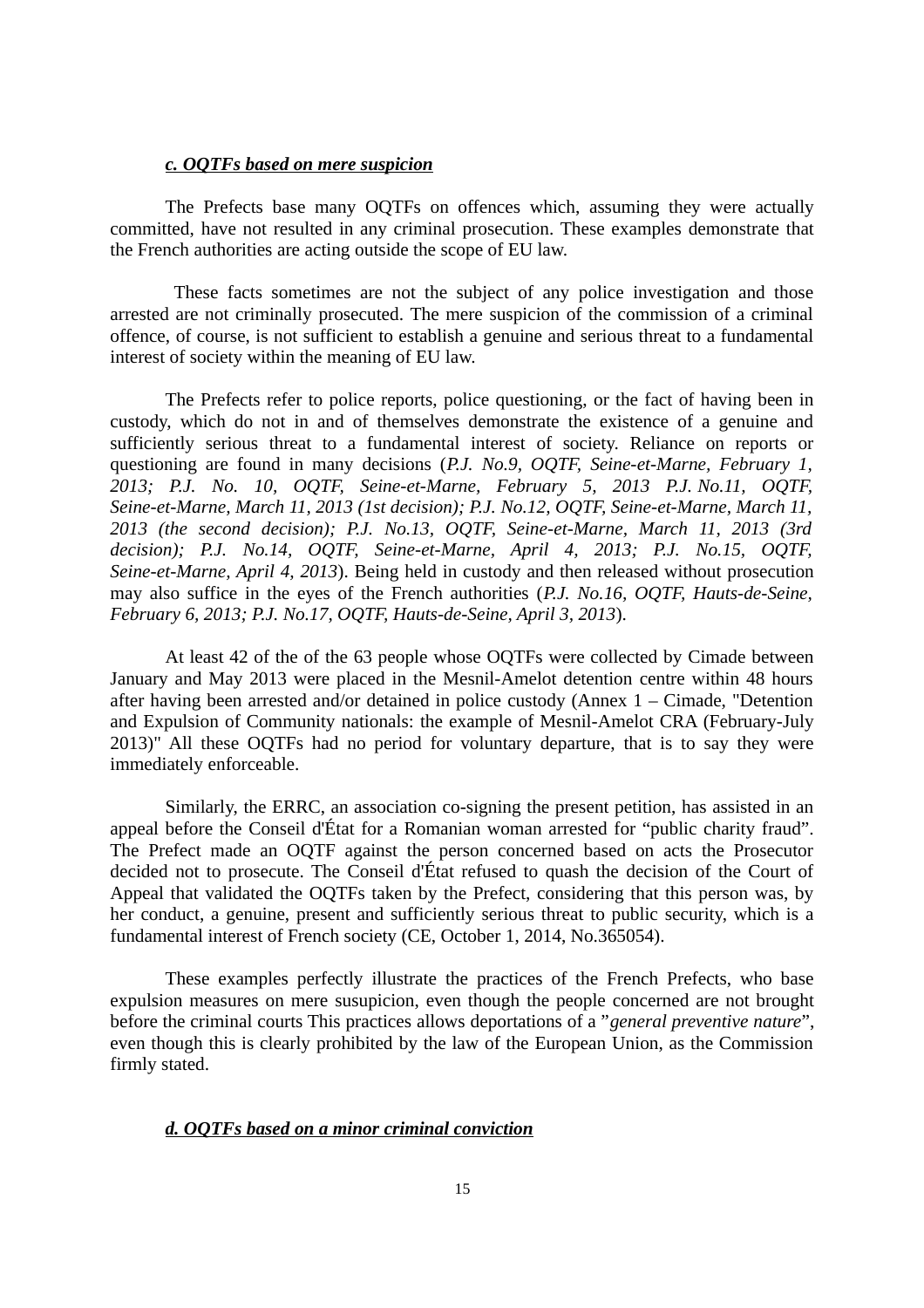Many OQTFs are based on criminal convictions for minor offences. Indeed, when a criminal conviction is mentioned in the OQTF it is most often for less serious offences: theft, handling stolen goods, begging, and solicitation an offence that is in the process of being eliminated). These offences were sometimes only attempts, and if they were committed, it is usually due to necessity to meet the basic needs of the perpetrator. In any case, these facts do not amount a threat to public order so serious that the free movement of persons should be impeded. These are not serious crimes or offences, accordingto the approach of the criminal courts to these matters.

Very often, convictions cited by administrative decisions relate to very short prison terms. This shows that the criminal courts found that the accused was not a serious threat to public order (*P.J. No.18, OQTF, Val-de-Marne, January 29, 2013: sentenced to four months' imprisonment in a case of theft aggravated by three circumstances; the maximum penalty for this offence is 10 years; P.J. No.19, OQTF, Val-de-Marne, February 8, 2013: sentenced to three months' imprisonment in a case of sexual exhibitionism; the maximum penalty for this offence is one year*).

In addition, a reference to repeat offences is frequently made. However, the contents of criminal judgments show the repeated offence concerned does not amount to a grave and serious threat. In some of the cases, the criminal, in a specially reasoned decision, refused to apply the minimum sentence for repeat offences required by, Articles 132-18-1 and 132-19-1 of the Penal Code in forcefrom 10 August 2007 and until 30 September 2014. The criminal court could only decide to impose a lower sentence *"in consideration of the circumstances of the offence, the personality of the offender or the guarantees for her/his integration or reintegration."* These were obviously exceptions that had to be justified by the absence of threat to public order.

It is therefore legally inconsistent that a number of decisions to expel EU citizens have been taken because of convictions for repeat offences, as if the mention of repeat offence could in itself constitute a threat to public order. The fact that criminal judges the imposed sentences that were below the thresholds required by law at that time, deciding that the minimum punishment was not necessary due to the circumstances of the offence, the personality of the offender, or her/his promise to integrate, is sufficient to demonstrate that, by definition, there was no serious threat to public order *(P.J. No.20, OQTF, Evry, January 28, 2013: mention of a repeat conviction for theft with a 15-days prison sentence, while the minimum sentence is normally one year; P.J. No.21, OQTF, Créteil, January 29, 2013)*.

### **B. The expulsion for lack of resources**

The French authorities base many expulsion orders on an alleged lack of resources in cases where the person is not a burden on the welfare system.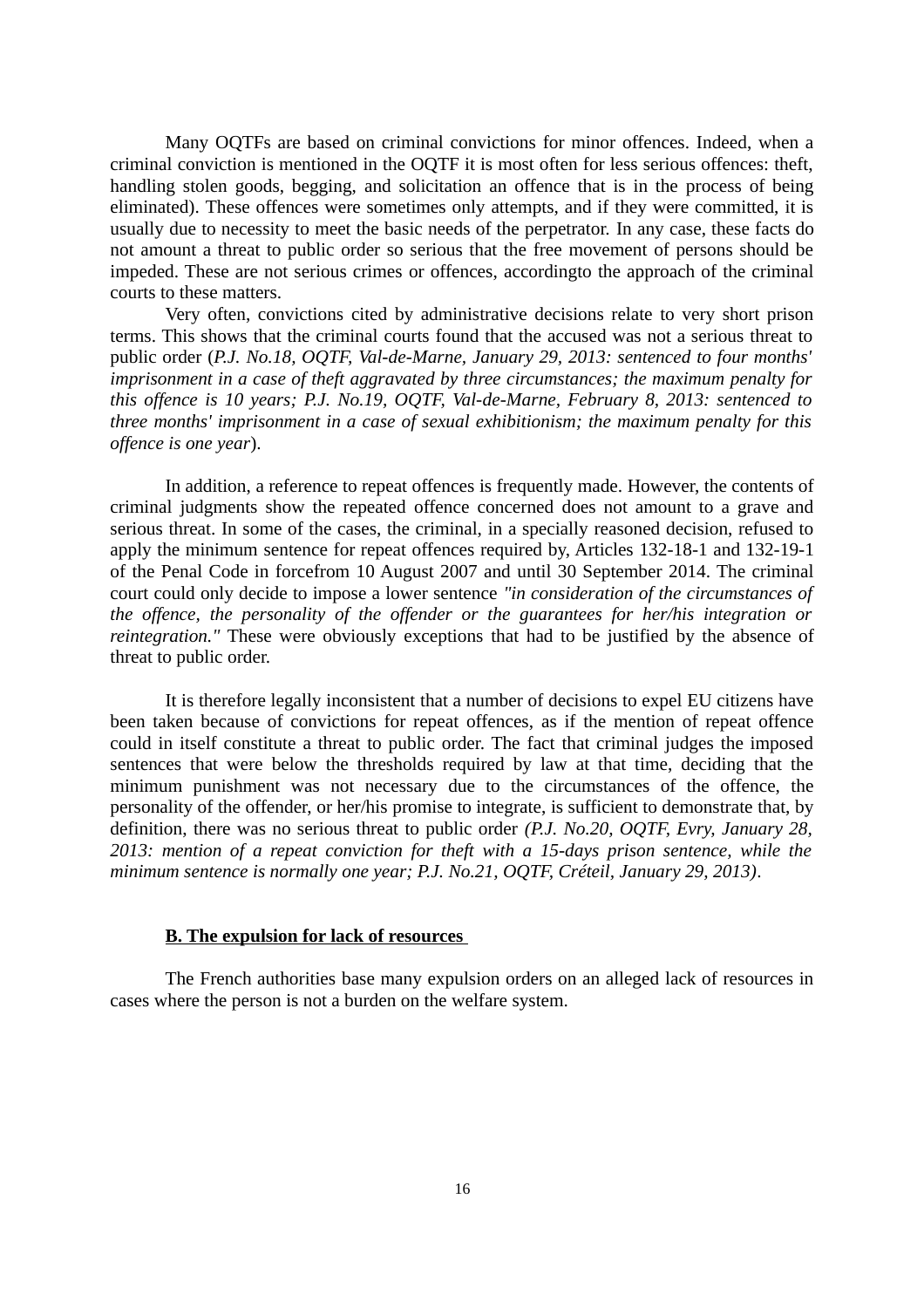## **1. The law**

Article 7 of Directive 2004/38/EC provides for four cases in which a Union citizen may reside in the territory of another EU Member State for more than three months. One of these cases concerns persons not engaged in a professional activity but with sufficient resources, provided that she/he does not become an unreasonable burden on the welfare system and has comprehensive sickness insurance [Article 7 (1) (b)].

However, the Directive does not specify that an EU citizen can be automatically expelled in cases where these conditions are not met.

Only Article 14 of Directive refers to expulsion in these circumstances, straight away ruling it out as a result of individuals merely having recourse to social assistance (paragraph 3):

*"2. Union citizens and their family members shall have the right of residence provided for in Articles 7, 12 and 13 as long as they meet the conditions set out therein.*

*In specific cases where there is a reasonable doubt as to whether a Union citizen or his/her family members satisfies the conditions set out in Articles 7, 12 and 13, Member States may verify if these conditions are fulfilled. This verification shall not be carried out systematically.*

# *3. An expulsion measure shall not be the automatic consequence of a Union citizen's or his or her family member's recourse to the welfare system of the host Member State."*

The Directive therefore provides for the expulsion of EU citizens in another Member State when they do not have a right to stay only in extremely limited circumstances, which is right, given the general principle of EU law that any freedom under the Treaty, such as the freedom of movement, must be interpreted extensively and any limitations to this principle must be applied strictly.

In any case, Article 14 protects EU citizens from the risk of being expelled in a "*systematic*"*"* way and asserts that such a measure may in no event "*be the automatic consequence of a Union citizen's or his or her family member's recourse to the welfare system of the host Member State*"*.* 

Please note that this provision has not been transposed into French law. The fact remains that it has a direct effect since it is formulated in terms sufficiently clear, precise and unconditional to be applied as is by administrations and national courts.

The Court of Justice of the European Union, meanwhile, has clarified the legality of the expulsion of EU citizens in cases where they do not have sufficient resources. The Court declared:

*"It should be added that it remains open to the host Member State to take the view that a national of another Member State who has recourse to social assistance no longer*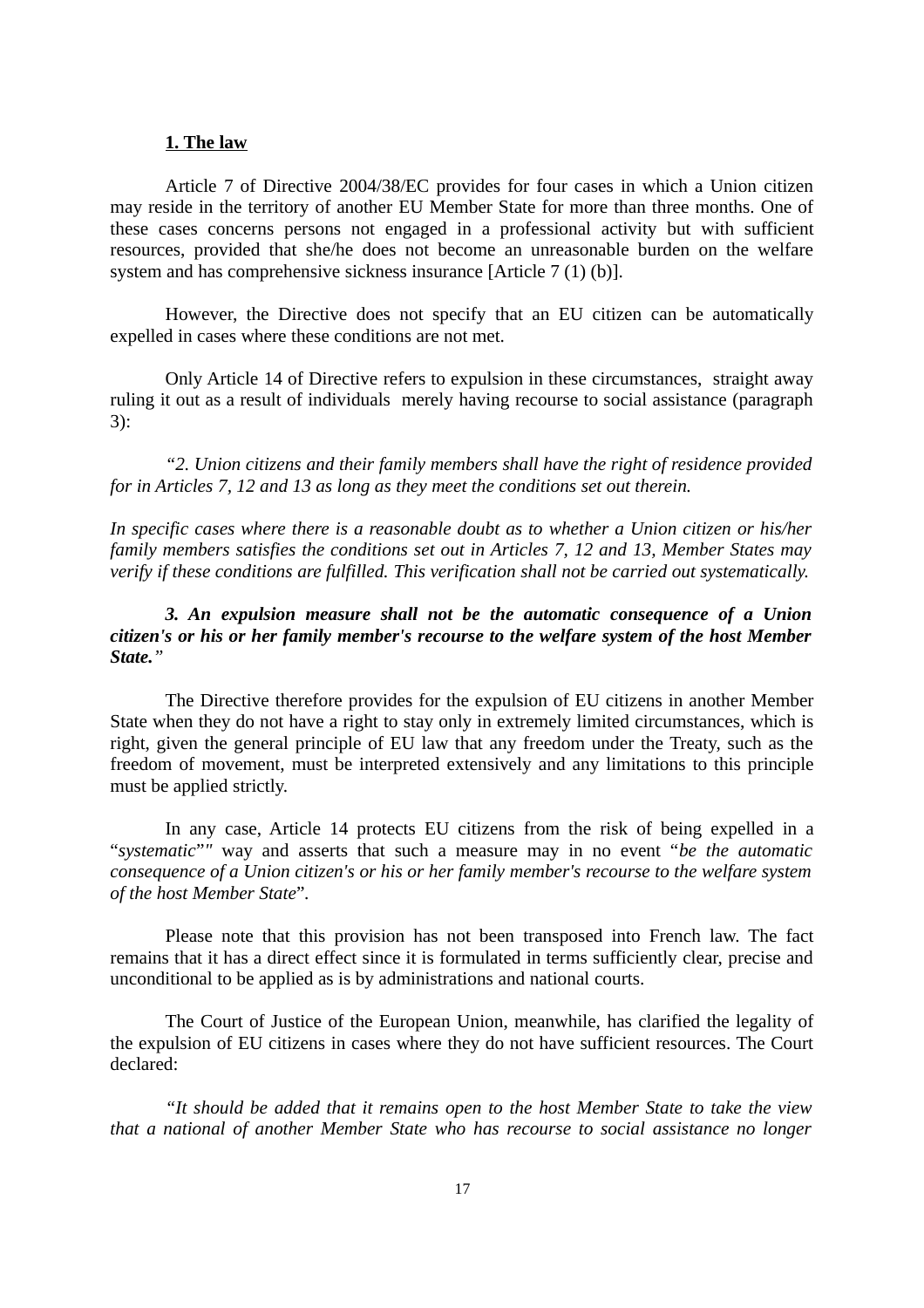*fulfils the conditions of his right of residence. In such a case the host Member State may, within the limits imposed by Community law, take a measure to remove him. However, recourse to the welfare system by a citizen of the Union may not automatically entail such a measure."* (ECJ, 7 September 2004, Case C-456/02 *Trojani*, §45).

More recently, it reiterated its position:

*"Since the extent of needs can vary greatly depending on the individuals, that authorisation must, moreover, be interpreted as meaning that the Member States may indicate a certain sum as a reference amount, but not as meaning that they may impose a minimum income level below which all family reunifications will be refused, irrespective of an actual examination of the situation of each applicant."* (ECJ, 4 March 2010, Case C-578/08, *Chakroun*, § 48).

In addition, according to recital 16 of Directive 2004/38, when determining whether the recipient of a social assistance benefit is an unreasonable burden on the welfare system of the host Member State**, this Member State should, before taking an expulsion decision, examine whether it is a case of temporary difficulties and take into account the duration of residence, the personal circumstances of the recipient, and the amount of aid granted.**

Third and finally, "*it should be borne in mind that, since the right to freedom of movement is – as a fundamental principle of EU law – the general rule, the conditions laid down in Article 7(1)(b) of Directive 2004/38 must be construed narrowly" [excerpts highlighted by the authors]* (ECJ, 19 September 2013, Case C-140/12, *Brey*, § 68-70)*.*

The European Commission stressed this point in its guidelines to the Member States of the Union: *"Only the receipt of social assistance benefits can be considered relevant in determining whether the person concerned is a burden on the welfare system."* [5](#page-17-0)

Expulsion in these circumstances is a possibility for Prefects to consider, and by no means a legal obligation for them to enforce.

### **2. In practice**

Prefectures, as well as the French courts, stubbornly ignore this binding case law and the official guidelines. Thus, the Conseil d'État held that "*the lack of resources can be relied on by the Préfet to make an expulsion order against a national of a Member State of the European Union, even though the person is not yet actually supported by the welfare system*"*.* (CE, 6th and 1st subsections together, 26 November 2008, No.315441). This interpretation, although clearly incompatible with EU law, was restated by the Conseil d'État (CE, 6th and 1st subsections together, April 24, 2013, No.351460), and is followed by lower administrative courts.

<span id="page-17-0"></span><sup>&</sup>lt;sup>5</sup> Communication from the Commission to the European Parliament and the Council on guidance for better transposition and application of Directive 2004/38/EC on the right of citizens of the European Union and their family members to move and reside freely within the territory of the Member States (COM/2009/0313 final) http://www.ipex.eu/IPEXL-WEB/dossier/files/download/082dbcc530b1bf490130bbcdca9f6c11.do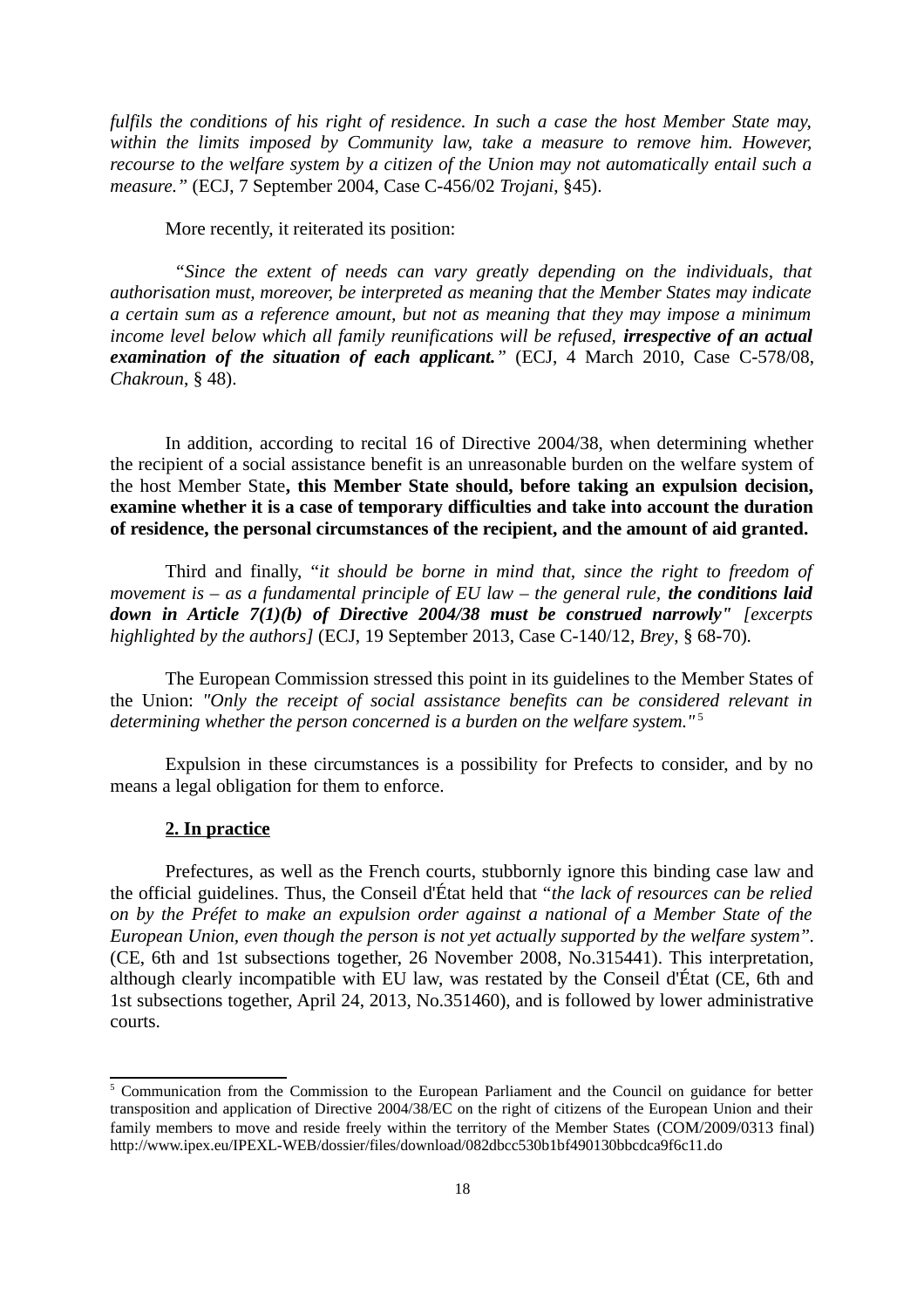In addition, in four OQTFs of which Cimade became aware, the fact that a person was begging for a living was used to prove the lack of sufficient resources to avoid becoming a burden on the welfare system (*see P.J. No. 4, 5, 7, 8*).

We note the difficulty of some Prefects who are conscious of the strict framework governing potential expulsion measures that may be taken on the ground of insufficient resources. Indeed, a number of these decisions are justified in flimsy and contradictory ways. The Prefectorial authorities have held, for example, that a person "*does not have sufficient resources to avoid becoming a burden on the welfare system and do not have health insurance*", whilst also finding that person arrested for theft but not prosecuted, poverty threat to public order, refusing to accept that the alleged theft may have been based on poverty (necessity defence).

The Prefect assumes powers belonging only to the criminal courts. Only the latter are entitled to rule whether or not there is a state of necessity justifying the commission of an offence. However, the criminal court is not given the opportunity to rule on these minor cases involving poor people. Their poverty means that they are spared criminal justice but instead found guilty by Prefects and expelled (see P.J. No.22, OQTF, Seine-et-Marne, 21 May 2013; P.J. No.23, OQTF, Seine-et-Marne, 22 May 2013; P.J. No.24, OQTF, Seine-et-Marne, 10 June 2013).

# **C. Abuse of rights**

#### **1. Under the laws of the European Union**

The application and interpretation of this notion carried out at the national level by Prefects and administrative courts are clearly incompatible with EU law and the jurisprudence of the Court of Justice of the European Union.

In the landmark case *Emsland-Stärke*, the Court considered that the existence of an abusive practice is the result of a combination of objective circumstances showing that, despite formal observance of the conditions laid down by EU law, the objective pursued by those rules has not been achieved. Furthermore, there must be a subjective element revealing the intention to obtain an advantage under EU law by artificially creating the conditions required for obtaining it (ECJ, 14 December 2000 Case C-110/99 *Emsland-Stärke*).

In that case, the Court identified two components of the concept of abuse of rights: the objective circumstances that demonstrate that the objective pursued by the legal norm was not met, and a subjective component, consisting of the intention of the individual to invoke the provisions of EU law fraudulently.

As one commentator hassaid, "*under the principle of procedural autonomy, it is for Member States to decide what action to take in case of abuse of rights. This has been amply confirmed by the case law which requires however that the chosen measure is proportionate and justified by the aim pursued. The Court has framed this procedural autonomy quite extensively, requiring a case-by-case assessment of the situations that involved conducts that*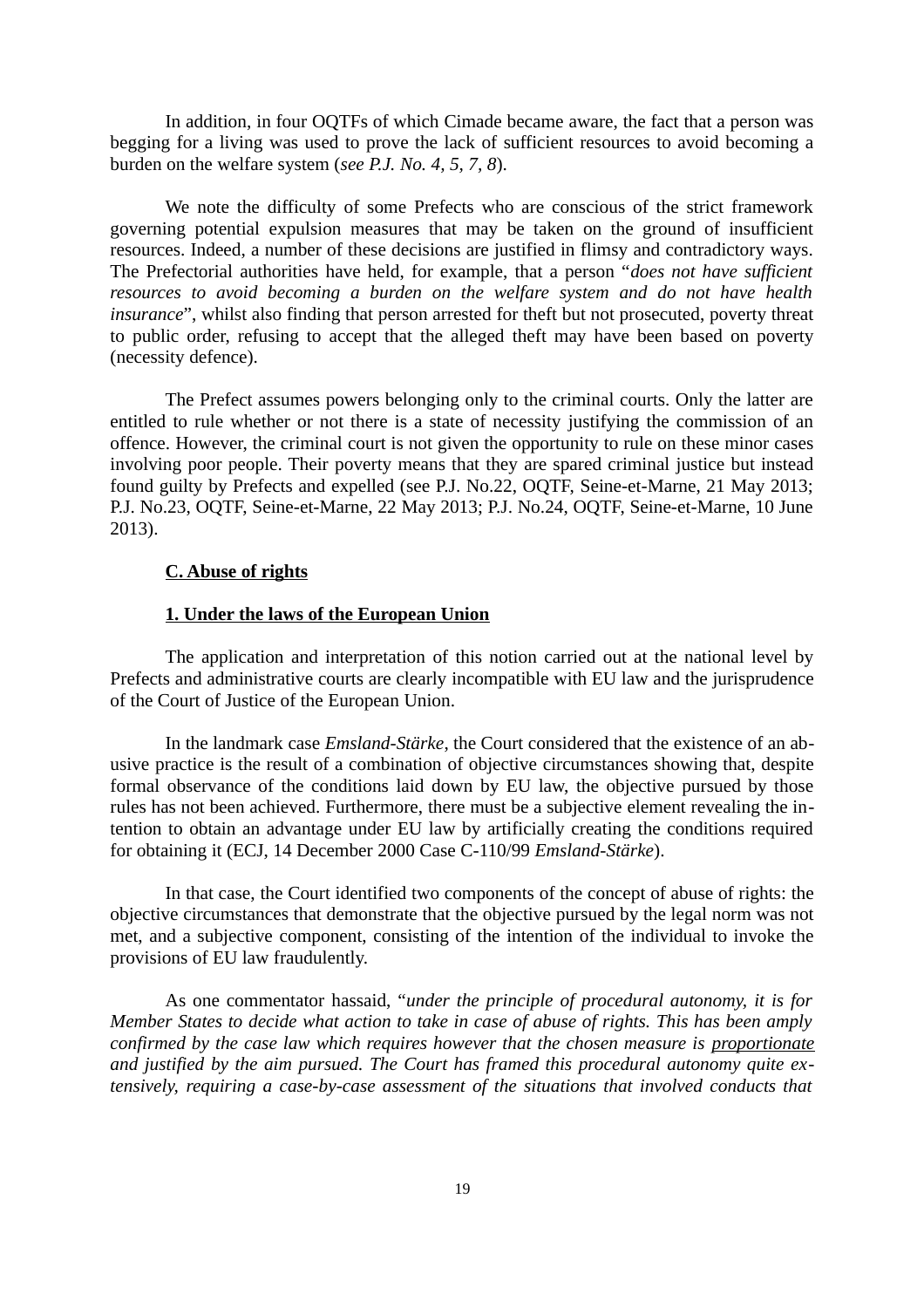*may be deemed abusive and an assessment based on objective evidence. The Court excludes any general presumption of fraud and any national measure of a general nature*"*.* [6](#page-19-0)

Subsequently, in the Opinion for the Akrich case<sup>[7](#page-19-1)</sup>, Advocate General L.A. Geelhoed conducted an analysis of abuse of EU law. On the basis of the extensive case law of the Court, he admits that the freedom of movement under the Treaty does not prevent Member States from taking the necessary measures to prevent the misuse of this freedom. This flexibility reserved to Member States is nevertheless limited. The implementation of such national measures must not *"prejudice the full effect and uniform application of Community law in the* Member States".<sup>[8](#page-19-2)</sup>. He recalled that a Member State may apply its own legislation on immigration for overriding reasons of general interest, such as the effective implementation of this legislation, as long as the restriction on the free movement of persons is found appropriate and proportionate<sup>[9](#page-19-3)</sup>. Thus, the Advocate General concluded that "In other words, the *installation of a worker in another Member State in order to benefit from a more favourable legal system is by its nature not a misuse of Community law*"*.* [10](#page-19-4)

### **2. In France**

Article L. 511-3-1 of the CESEDA provides that an abuse of rights is one of the bases on which an expulsion may be decided against a national of a Member State of the European Union:

"*The competent administrative authority may, by reasoned decision, force a national of a Member State of the European Union, of another State party to the Agreement on the European Economic Area or the Swiss Confederation, or a member of his family to leave French territory if it finds:*

[…]

*2. Or if the stay constitutes an abuse of rights. The fact of renewing stays of less than three months in order to remain on the territory when the conditions for a stay of more than three months are not met constitutes an abuse of rights. Stay in France with the primary aim to benefit from the welfare system also constitutes an abuse of rights;* […]

*The competent administrative authority shall take into account all of the circumstances of her/his situation, including the length of stay of the person concerned in France, their age, state of health, family and economic situation, social and cultural integration France, and the intensity of its links with the country of origin*"*.*

As already explained, this provision was introduced into French law by Law No.2011-672 of 16 June 2011 on immigration, integration and nationality (French Official Gazette No. 0139 of 17 June 2011, p. 10290). It is the result of a compromise reached by the European Commission and the French government following the controversy of August 2010,

<span id="page-19-0"></span><sup>&</sup>lt;sup>6</sup> "The Court of Justice of the European Communities and the general principles of Community law; the example of the general principle of the prohibition of abuse of rights ", Raluca Nicoleta Ionescu.

<span id="page-19-1"></span><sup>7</sup> Opinion of Advocate General Mr. L. A. Geelhoed delivered on 27 February 2003, Case C-109/01, Secretary of State for the Home Department v Hacene Akrich ; See also ECJ, 23 September 2003, Case C-109/01.

<span id="page-19-2"></span><sup>&</sup>lt;sup>8</sup> Pt. 100 of the opinion.

<span id="page-19-3"></span><sup>&</sup>lt;sup>9</sup> Pt. 148 of the opinion.

<span id="page-19-4"></span><sup>&</sup>lt;sup>10</sup> Pt. 181 of the opinion.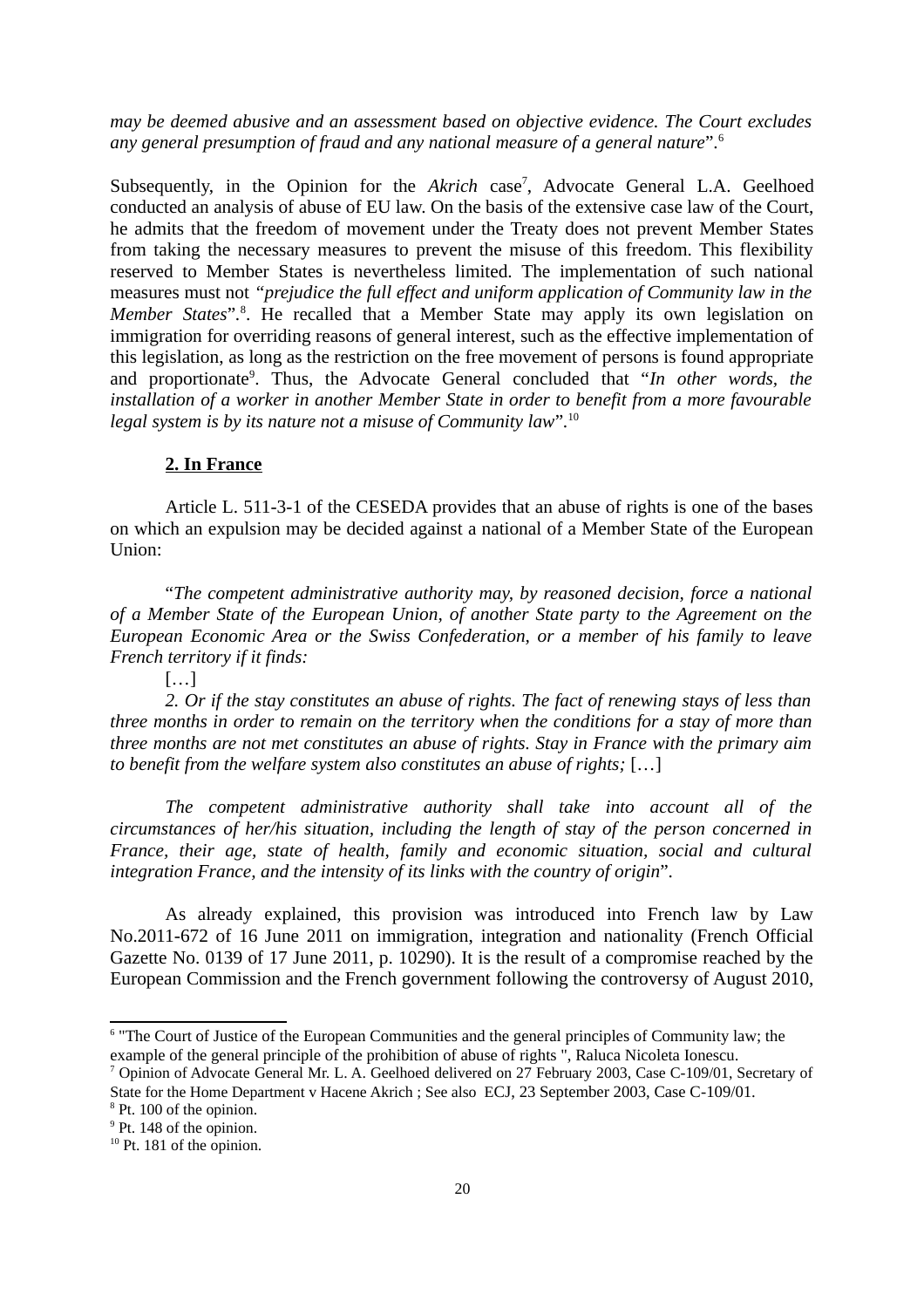initiated by the former President of the Republic during his famous speech on 30 July 2010 in Grenoble.

On 5 August 2010 the ministerial circular on the requirements for the evacuation of illegal camps was published. On 18 August 2010, the European Commission, through its Commissioner for Fundamental Rights and Citizenship, Viviane Reding, publicly expressed its concern about the events that took place in France and the announcement of the imminent expulsion, before the end of the month, of 700 Romanian citizens belonging to the Roma minority. The Commission also stressed that France must respect the basic rules on the freedom of movement and residence of European citizens.

The French government had pledged, following the demands of the Commission, to complete the transposition of Directive 2004/38/EC of 29 April 2004 and consolidate the guarantees granted to citizens of the Union subject to an expulsion. For the Commission, the French legislation was not clear enough.

# **a. Legislative reform**

The following provision was supposed to complete the transposition of the Directive, as described directly above:

"*The competent administrative authority shall take into account all of the circumstances of her/his situation, including the length of stay of the person concerned in France, their age, state of health, family and economic situation, social and cultural integration France, and the intensity of its links with the country of origin*"*.*

The French legislator nevertheless seized the opportunity to expand the cases in which the Prefect could make an expulsion order and created the new ground of "abuse of rights".

Two scenarios are covered by the concept of abuse of rights:

- renewing stays of less than three months in order to remain in the territory where the conditions required for a stay of more than three months are not met;
- staying in France primarily for the purpose of benefitting from the welfare system.

During the parliamentary debate, the Minister of the Interior in office, Brice Hortefeux, stated quite explicitly that it was at the request of the European Commission that the concept was integrated into the internal regulations. However, the Commission had demanded the introduction of measures to guarantee the ffective exercise of the rights of European citizenship, and had not made any comments about this notion of abuse of rights, even if it is discussed in Article 35 of Directive 2004/38/EC, as follows:

"*Member States may adopt the necessary measures to refuse, terminate or withdraw any right conferred by this Directive in the case of abuse of rights or fraud, such as marriages of convenience. Any such measure shall be proportionate and subject to the procedural safeguards provided for in Articles 30 and 31*"*.*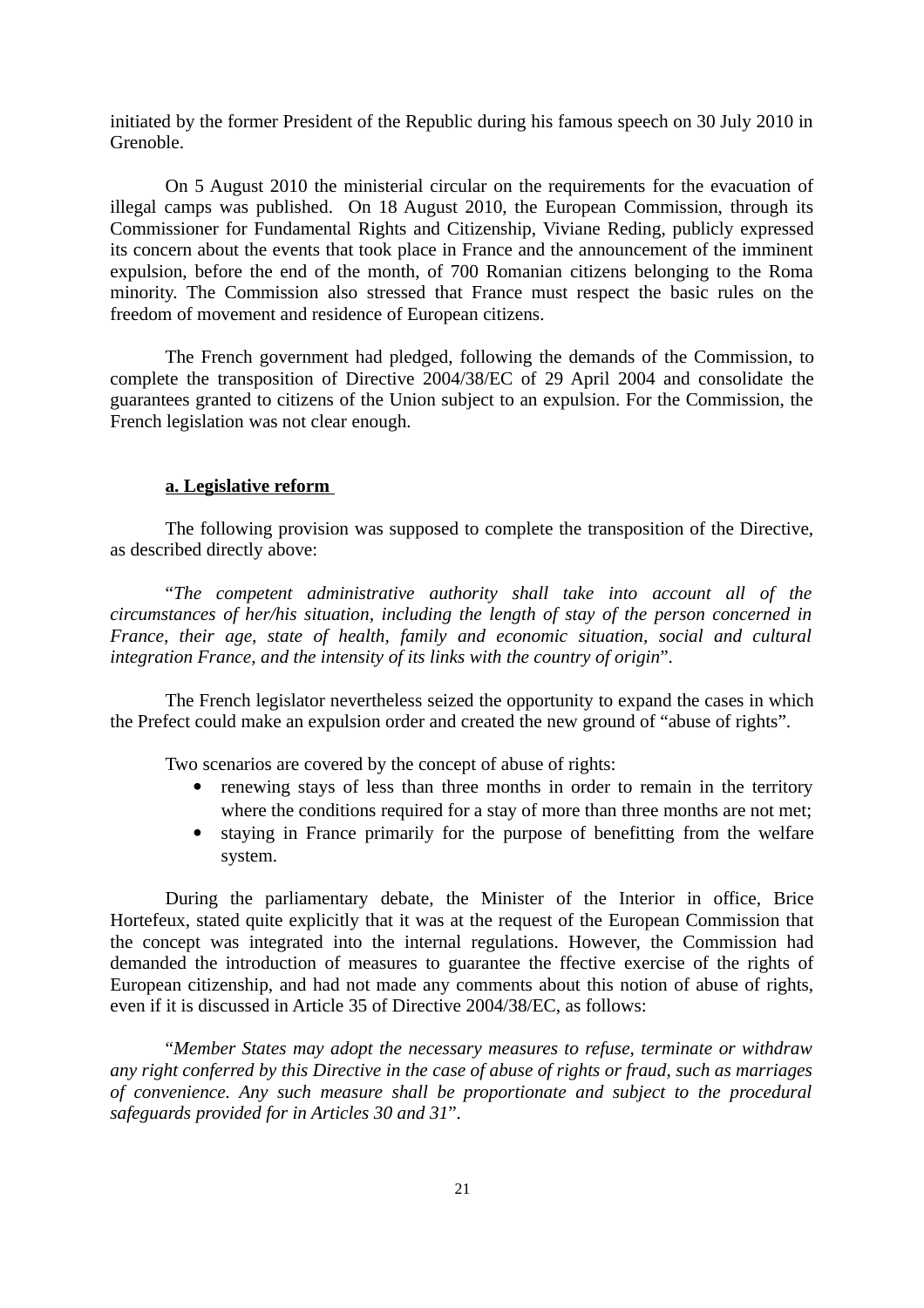By the admission of Thierry Mariani, the rapporteur of the bill in the National Assembly, "*this provision, I admit, is much more difficult to implement*"*.* Indeed, what is meant by "*renewing stays of less than three months in order to remain on the territory where the conditions required for a stay of more than three months are not met*"? Should a citizen of the EU therefore refrain from making use of her/his fundamental freedom of movement at the risk of being confronted with the notion of abuse of rights by the French authorities? Moreover, the free movement of persons, which, as the ECJ has emphasised, is a fundamental freedom, does not come from the Directive 2004/38/EC, but directly from the Treaty. The Directive is intended only to clarify the procedures for the exercise of a right of residence in the territory of the host Member State beyond three months.

It should also be noted that, according to Article L. 121-4-1 of the CESEDA:

"*As long as they do not become an unreasonable burden on the welfare system, citizens of the European Union, nationals of another State party to the Agreement on the European Economic Area, or of the Swiss Confederation, and members of their families as defined in 4 and 5 of Article L.121-1, have the right to stay in France for a maximum period of three months without any conditions or formalities as laid down for the entry on French territory*"*.*

The legislator has therefore provided for situations where an expulsion measure against a citizen of the Union can be taken:

- if the person has been present in France for less than three months and constitutes an unreasonable burden on the welfare system (Article L. 121-4-1, which was already in the CESEDA in the "regulatory" section and article L. 511-3-1,1);
- if the person is present in France for less than three months and makes round trips in order not to have to demonstrate that she/he meets the requirements for legal residence in France (Article L. 511-3-1 , 2);
- if the person stays only in order to benefit from the welfare system (Article L. 511-3-1, 2).

The person may in addition be subject to an obligation to leave the country if she/he does not meet the conditions required for a stay of more than three months, namely the exercise of a professional activity or, if inactive, the possession of sufficient resources and proof of comprehensive sickness insurance for her/himself and her/his family members (Article L. 511-3-1, 1°).

The parliamentary debates suggest that the introduction of the concept of abuse of rights in the French legislation was fully justified insofar as Article 35 of Directive 2004/38/EC allows national authorities "*to take all measures to refuse, terminate or withdraw any right conferred by the Directive in cases of abuse of rights or fraud*".

However, the Prefects already had, under the legislation in force before the law of 16 June 2011, the possibility to terminate, cancel or withdraw the right of residence of a citizen of the Union, either during the three-month period when the stay put an unreasonable burden on the French welfare system, or beyond three months of presence in France when the person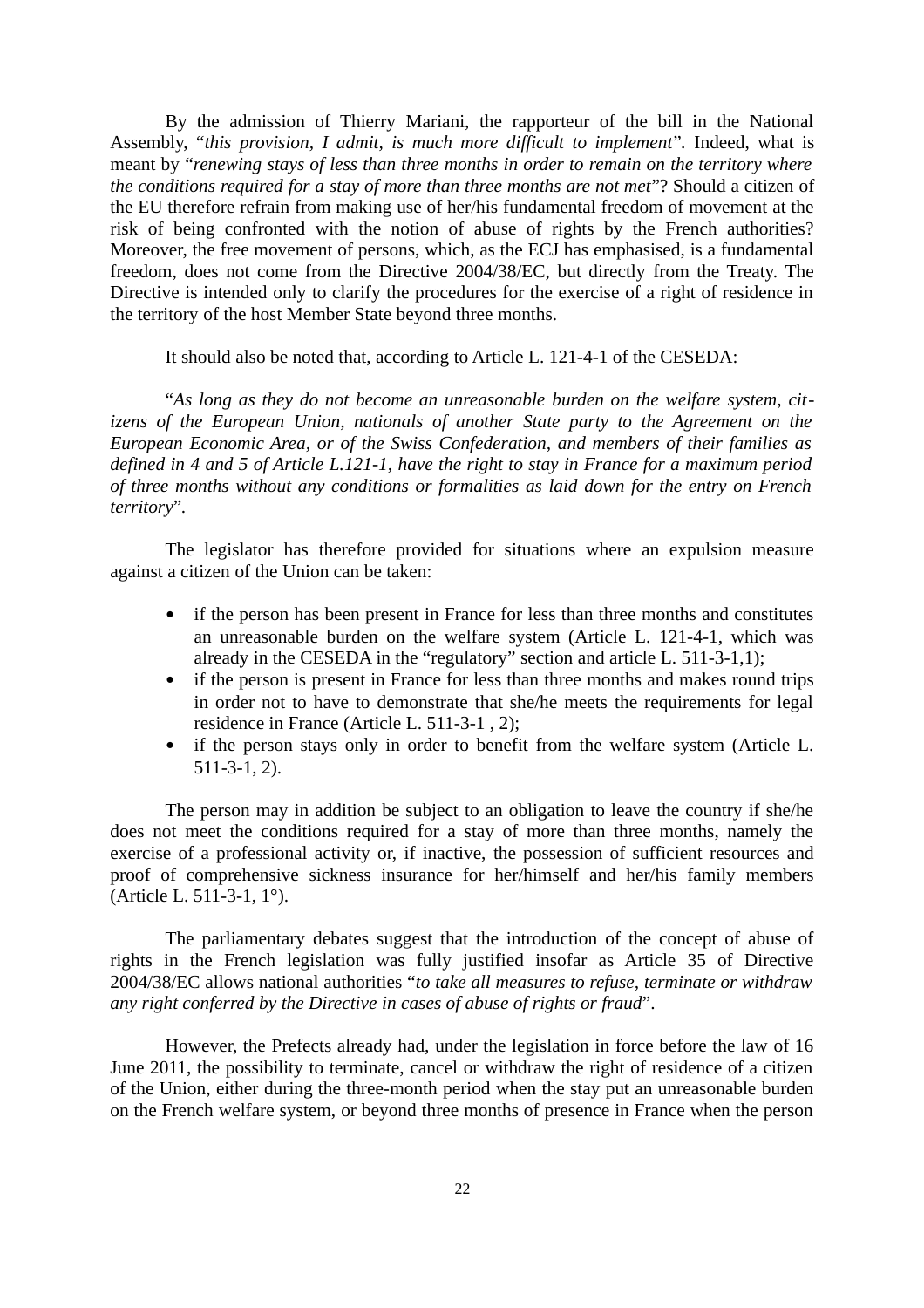does not, or no longer, fulfils the conditions imposed by EU legislation as transposed into national law.

The introduction of this new concept of abuse of rights was not at all necessary because access to most social assistance benefits in France is generally subject to proof of residence in France for more than three months. Affiliation to the sickness insurance system, also known as "basic universal health coverage" (article L. 380-1 and R. 380-1 of the Code of Social Security) and "State medical aid", is based on the criterion of stable and regular residence - except for minors who benefit from this a right immediately upon arrival in France (Article L. 251-1 of the Code of Social Action and Families). The texts also provide a residence requirement of three months for access to the active solidarity income ("revenu de solidarité active") (RSA, Article L.262-6 of the Code Social Action and Families) and the allowance for disabled adults ("l'allocation aux adultes handicapés") (AAH, Article L. 821-1 of the Code of Social Security) for EU citizens who are neither workers nor treated as workers.

For other welfare benefits, such as social assistance for children or emergency accommodation, it is necessary to prove "habitual residence", that is to say the intent to take up residence in France and not to stay merely transiently or temporarily.

In our view, the introduction of this new provision in the French legislation was unnecessary. Indeed, in circumstances similar to those invoked, the Prefect already had the legal tools to take similar decisions:

- Article L. 121-4 of CESEDA states that "Every citizen of the European Union, every national of another State party to the Agreement on the European Economic Area or the Swiss Confederation or their family members who cannot prove a right of residence under Article L.121-1 or article L.121-3 or whose presence poses a threat to the public order may, as the case requires, be refused the right to stay, be the object of a refusal to be granted residence, a refusal to issue or renew a residence permit or withdrawal thereof, as well as being subject to an expulsion measure as provided in Book V";
- Former Article L. 511-1, I of the same code provided, in the version prior to the law of 16 June 2011, that a citizen of the European Union could be subject to an OQTF if she/he did not meet the conditions of the right of residence under Article L. 121-1;
- Former Article R.121-3 of the CESEDA also provided that EU citizens could stay in France for a period of three months "*as long as they do not become an unreasonable burden on the welfare system*". It was repealed by the Law of 16 June 2011 and replaced by the new Article L.121-4-1.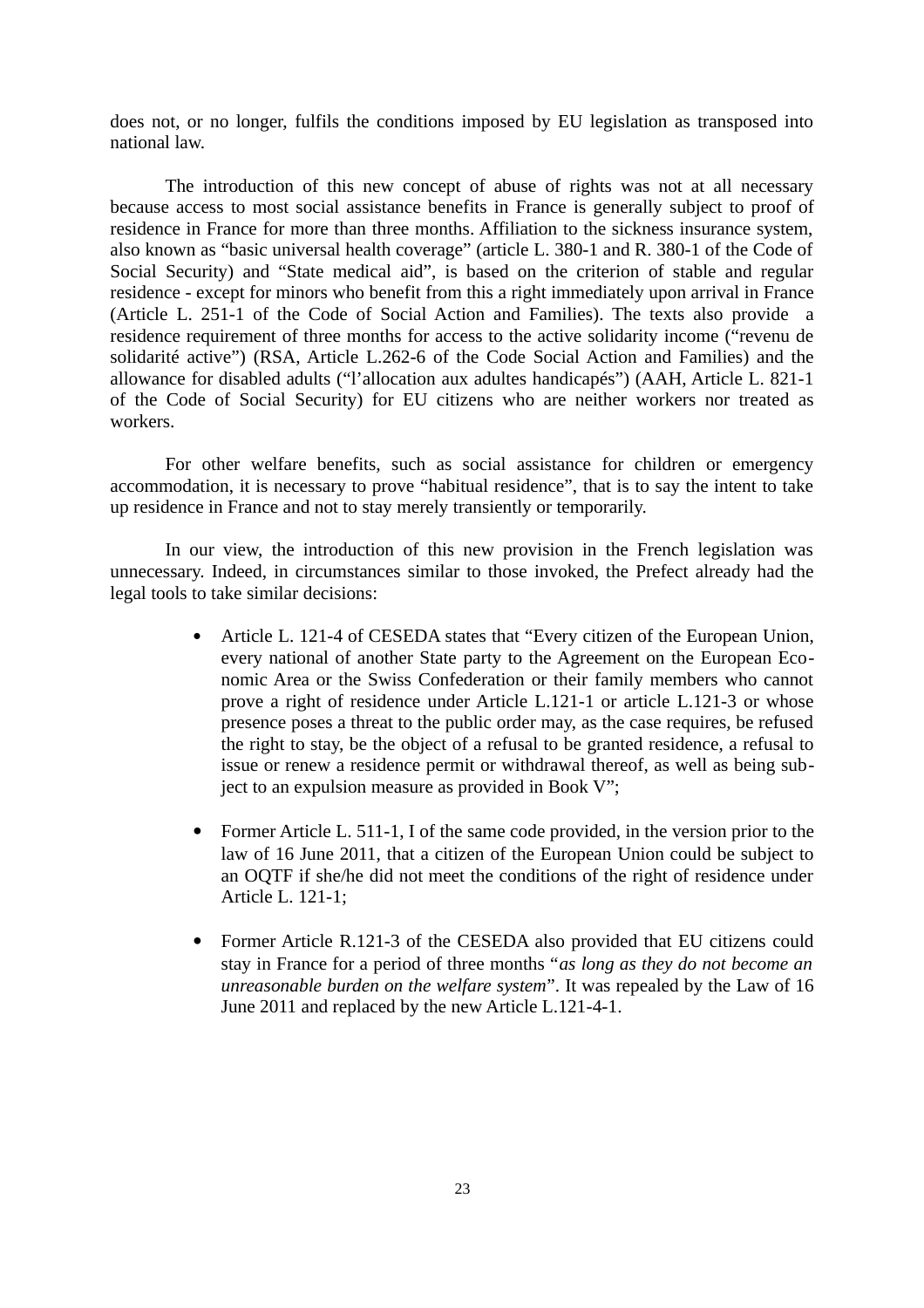# **b. Interpretation by the national administrative judge**

As predicted by the rapporteur of the bill in the National Assembly, Thierry Mariani, the application and interpretation of this new concept can be tricky.

Here are several decisions which we are aware of made by administrative courts, some of which are clearly contradictory.

The administative court of Lyons considers, for example, that:

"*limiting his consideration to the fact that the applicant's living conditions are precarious and that he does not have any resources, without providing any precise evidence showing abuse of the social assistance system, the Prefect of the Rhone region has not established that Mr D's stay in France constituted an abuse of rights under the provisions cited"* (*P.J. n° 25, TA Lyon, 2 mai 2012, n° 1200668, M. D*).

By a decision of 16 May 2012, the same court states as follows:

*" [I]t is not demonstrated that the only previous visit of Mr. M, which incidentally ended about a year and a half before his last known entry into France, lasted less than three months and therefore the Prefect of the Rhone region provides no evidence to show that the applicant would have renewed several stays of less than three months; on the other hand, by merely stating that Mr M's living conditions are precarious and that he does not have sufficient resources, the Prefect of the Rhone region does not provide sufficiently precise and objective evidence capable of establishing the reality of an intentional abuse of the welfare system, while the applicant alleges, without being effectively contradicted in defence, that he does not receive any benefit, given the duration of his stay of less than three months*" (P.J. No.26, TA Lyon, May 16, 2012 , No. 1,201,114, M. M).

Similarly, the Administrative Court of Lille is satisfied that:

"*In order to force Ms A to leave the country on the basis of the provisions of paragraph 2 of Article L. 511-3-1 of the CESEDA, the Prefect of the Northern Region relied, in the impugned decision, on the fact that: she had said during her hearing by the police on 21 November 2011 that she was making frequent trips between France and Bulgaria; she did not have any professional activity; she did not provide evidence that she had sufficient income to avoid becoming a burden on the French welfare system; and she did not have health insurance; such evidence, however, is insufficient to consider that the presence of Mrs A in France would constitute an abuse of rights*" (P.J. No.27, TA Lille, September 26, 2012, No. 1203287, Mrs A).

The cases of some Administrative Courts of Appeal are more nuanced. Thus, for the Administrative Court of Appeal of Douai has found:

"*The mere fact that the person concerned has made frequent return trips between France and Romania is not sufficient to establish that the recipient has organised short breaks and movements to be ablet to remain illegally on French territory without fulfilling the conditions for a stay of more than three months*" (P.J. No.28, CAA Douai, October 25, 2012, No. 13DA00853, Mr. F).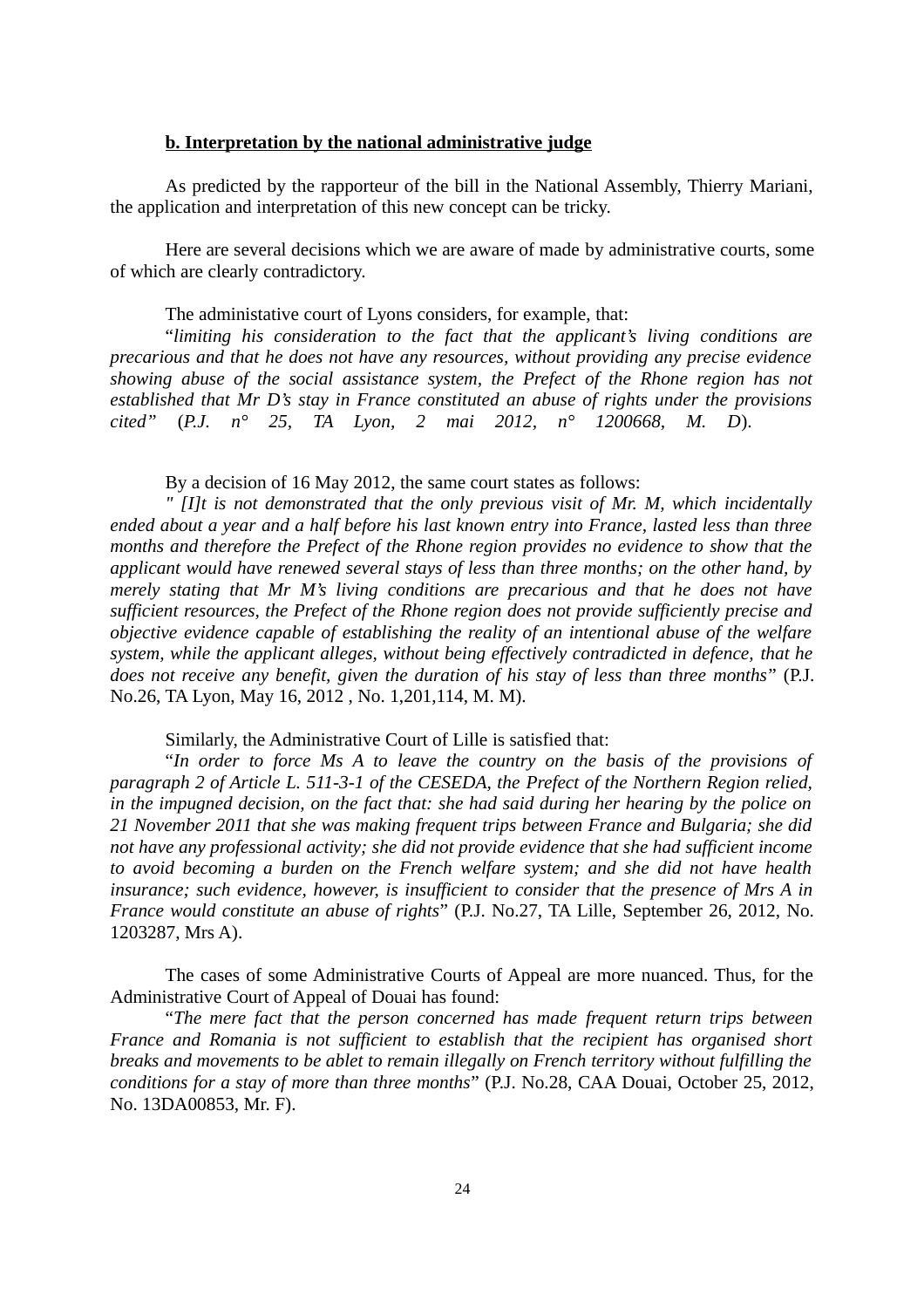Similarly, the Administrative Court of Appeal of Lyon believes that:

"*The mere fact that Ms M had declared on 27 July 2012 that she wanted to 'make a return trip to Romania but not at the same time as her husband to avoid losing the room'* [in emergency accommodation], and that she declared on 26 October 2012, after the expulsion measure in dispute, that she went back to Romania on 24 August 2012 before returning to France on 31 August 2012, *does not suffice to conclude that she was renewing stays in France of less than three months in the absence of any document or declaration confirming the existence of several trips of this person between France and Romania prior to 2 August 2012, particularly given that she was the subject of two obligations to leave the French territory, on 1 October 2008 and 25 September 2009, and has benefited from assisted voluntary return in the first expulsion, the return decisions both being motivated by the fact Mrs M did not* demonstrate that she had been in France for less than three months" (P.J. No. 29, CAA Lyon, May 30, 2013, No. 12LY02929). Therefore the Prefect could not legally make a decision on the basis of paragraph 2 of Article L.511-3-1 of the CESEDA.

However, the same court considers that the concept of abuse of rights can be relied upon when a citizen of the European Union was in France with the primary aim to benefit from the welfare system. Such is the case when she/he is seeking emergency accommodation and enjoys it for a long time (in this case, six months) for an estimated daily cost of between 20 and 34 euros per person. The person has therefore used this system and thus constituted an unreasonable burden on the welfare system.

In contrast, the Administrative Court of Appeal of Bordeaux considers that national provisions on abuse of rights

*"intend to [...] cover cases in which the repetition and frequency of stays of less than three months' time in France reveal, on the part of a national of another Member State of the European Union who does not fulfil the requirements to stay in France longer than three months, her/his desire to remain in the territory to take advantage of the benefits reserved for long-term residents and particularly the French welfare system and care*"*"* (P.J. No.30, CAA Bordeaux, October 30, 2012, No.12BX00601, 12BX00602, 12BX00603, 12BX00604, 12BX00605, Y and others).

Given these factors, it can be concluded that the French legislator has breached the law of the Union by considering that a citizen of the Union abuses her/his right when making round trips for the sole purpose of not having to demonstrate the required conditions for more than three months. This measure is generally not proportionate and exceeds the objective to be achieved, that is to say, to prevent Union citizens from drawing undue benefits from the exercise of this fundamental freedom, such as the payment of welfare benefits. Indeed, we have shown that, with the exception of social emergency accommodation, it is not possible to benefit from social assistance because the French legislation conditions these rights on a residence in France for a period exceeding three months.

### **III. The use of detention for expulsion purposes**

The statistics we have show that the French authorities extensively use detention for purpose of expelling citizens of the European Union (German, Belgian, Bulgarian, Spanish, Estonian, Hungarian, Italian, Lithuanian, Dutch, Polish, Portuguese, Romanian, Slovak, Slovene, and Czech). Bulgarian and Romanian nationals are particularly affected by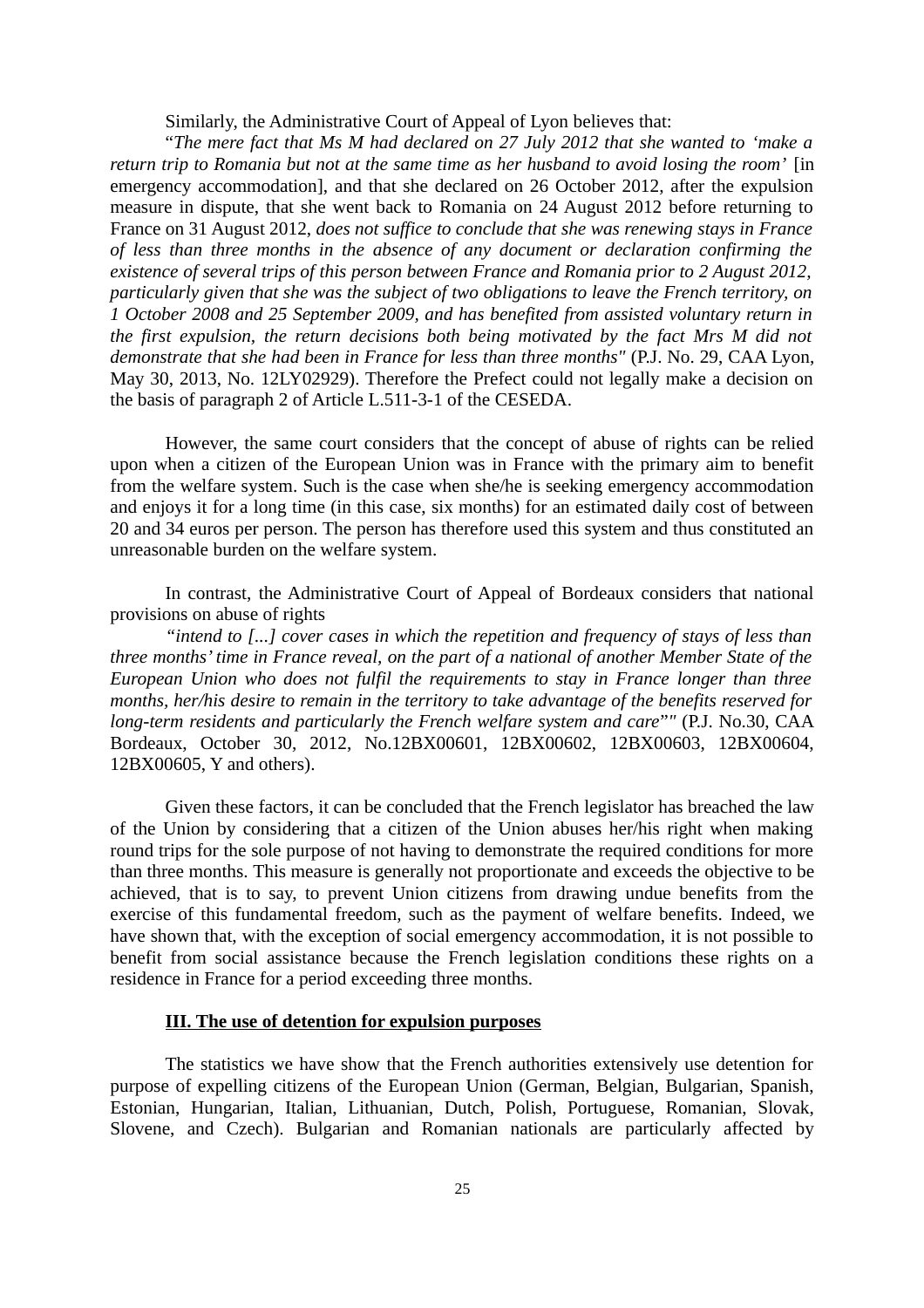detention, which raises suspicions of discrimination contrary to Article 18 TFEU and recital 31 of Directive 2004/38.

However, the detention of citizens of the Union for the purpose of expulsion can only be considered compatible with the law of the European Union in exceptional cases (A). The procedural safeguards in place are particularly weak and do not meet the requirements of EU law (B). The reversal of the burden of proof imposed under national law is contrary to EU law (C).

#### **A. The detention of citizens of the Union**

#### **1. Under the laws of the European Union**

First, Directive 2008/115/EC of 16 December 2008 on common standards and procedures in Member States for returning third-country nationals is not applicable. This was pointed out by the Paris Court of Appeal in its judgment of June 7, 2012, confirmed by the First Civil Chamber of the Cour de Cassation (French Supreme Court) (Cass. 1st civ., November 6, 2013, case No. 12-16070).

In addition, Directive 2004/38/EC does not expressly permit the use of detention. It does provide a number of exceptions to the principle of the free movement of persons, including the ability to make expulsion orders, but does not cover placement in administrative detention. This Directive merely provides the possibility of making OQTFs with a period of voluntary departure (art.30, 3), which, by definition, appears to exclude the possibility of detention. Indeed, detention prevents people, who are then deprived of freedom, from organising their departure voluntarily.

The issue of compliance with the laws of the European Union in cases of detention for purposes of expulsion has been examined by the Court of Justice, in the case of a French national suspected of being unlawfully present in the Netherlands and against whom expulsion and detention measures had been adopted (ECJ, February 17, 2005, Case C-215/03, *Salah Oulane*). As specified by the Luxembourg Court, a detention order can only be based on an express exemption, such as Article 8 of Directive 73/148, which allows Member States to place restrictions on the right of residence of nationals of other Member States to the extent that they are justified on grounds of public order, public security or public health (paragraph 41 of the judgment). In this case, failure to present a valid ID or passport does not establish the existence of a genuine and serious threat to public order.

In this case, the conclusions of Advocate General Léger are illuminating (Conclusions Advocate General Léger, 21 October 2004, in particular paragraphs 91 and following). He considers that any measure of detention for the purpose of expulsion is, in itself, an obstacle to the free movement of citizens of the European Union. If it can possibly be justified on grounds of public order, only **"***genuine and sufficiently serious threat to a fundamental interest of society*<sup>"</sup> will suffice. As an exception to the fundamental principle of free movement of persons, the use of detention must be applied **restrictively** by the Member States. The mere existence of a criminal conviction and, *a fortiori*, the mere suspicion of commission of a criminal offence, is not enough to pass the threshold required by the Court of Justice.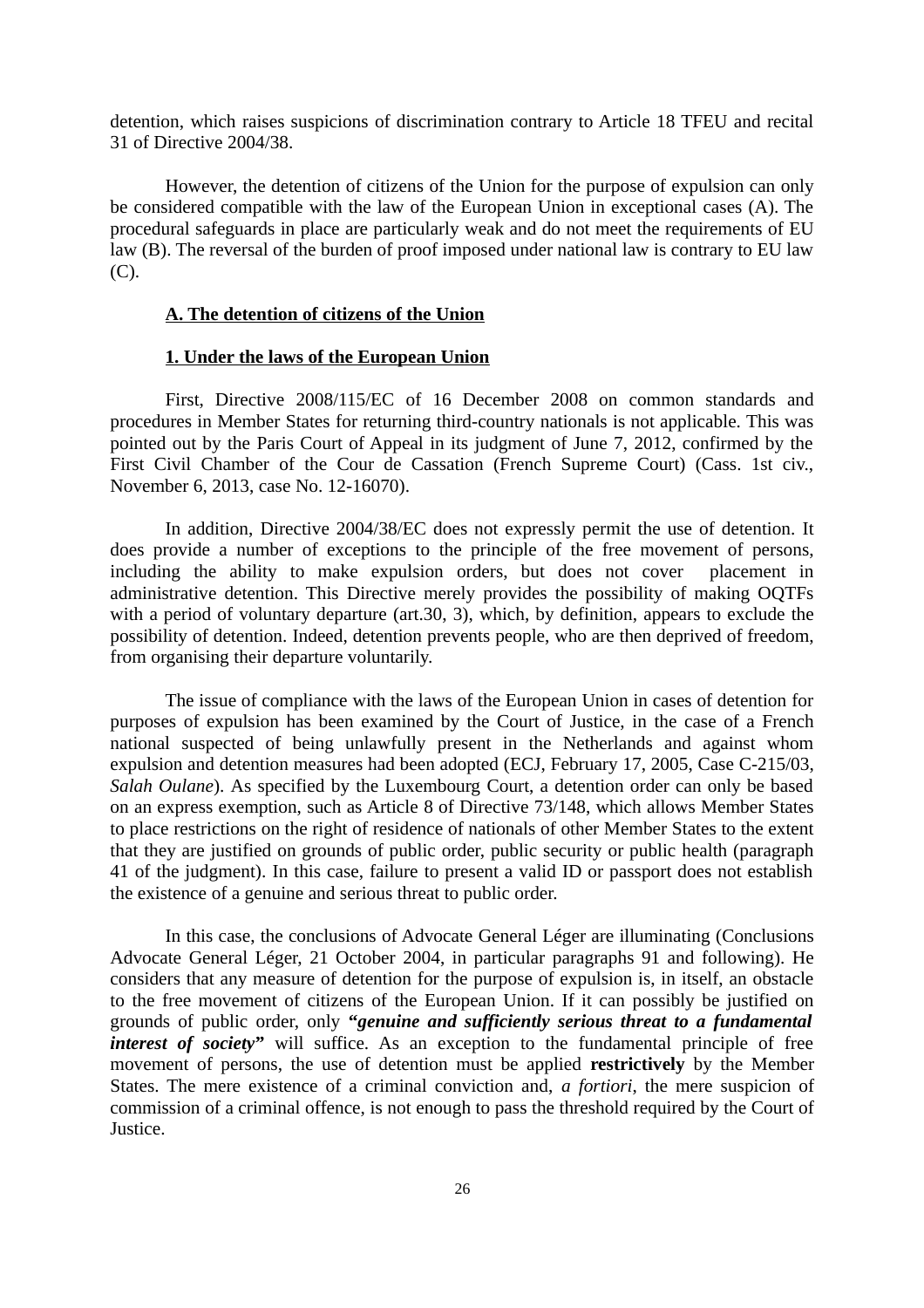This applies to expulsion orders, and therefore *a fortiori* to detention measures taken to facilitate the execution of the expulsion decision.

### **2. In France**

French law does not contain specific provisions on the detention of citizens of the European Union. This makes sense since they would not have been considered consistent with the law of the European Union, which does not foresee such provisions.

In practice, Prefects apply the law applicable to third-country nationals, in particular Article L.551-1 of the CESEDA which provides:

"*Unless she/he is under house arrest in application of Article L.561-2, a foreigner who cannot immediately leave the French territory can be detained by the administrative authority in premises not managed by the prison administration for a period of five days, when the foreigner:*

*1. Must be remanded to the competent authorities of a Member State of the European Union pursuant to Articles L.531-1 and L.531-2;*

*2. Is the subject of a deportation order;*

*3. Must be deported from the territory pursuant to a judicial expulsion order under the second paragraph of Article 131-30 of the Criminal Code;*

*4. Is the subject of an alert for the purpose of refusing entry to the territory or an enforceable expulsion order referred to in Article L.531-3 of this Code;*

*5. Is the subject of a deportation order issued less than three years ago under Article L.533-1;*

*6. Is under an obligation to leave French territory taken less than a year before and for which the deadline to leave the country has expired or has not been granted;*

*7. Must be forcibly taken to the border for the enforcement of a ban to return;*

*8. Having been the subject of a detention order under 1 to 7, did not comply with an expulsion measure within seven days of the term his previous detention or, having complied with an expulsion measure, has returned to France while this measure is still enforceable*"*.*

Pursuant to Article L. 551-1 of the CESEDA, which provides no specific mechanism for citizens of the European Union, the French administrative authorities take decisions to place a person in administrative detention mainly based on OQTFs (6° of Article L. 551-1 of the CESEDA), which are themselves inconsistent with the law of the European Union simply because EU law prohibits any measure implemented within less than a month, with very few exceptions relating to public order.

Indeed, Article 30 of Directive No. 2004/38 provides that "*The notification shall specify […] the time allowed for the person to leave the territory of the Member State. Save in duly substantiated cases of urgency, the time allowed to leave the territory shall be not less than one month from the date of notification*"*.*

To be compatible with EU law and especially with that provision, an expulsion should systematically include a period for voluntary departure of at least one month and, before the expiry of that period, the person concerned should never be subject to any measure of detention, not only because the deprivation of freedom itself is a disproportionate interference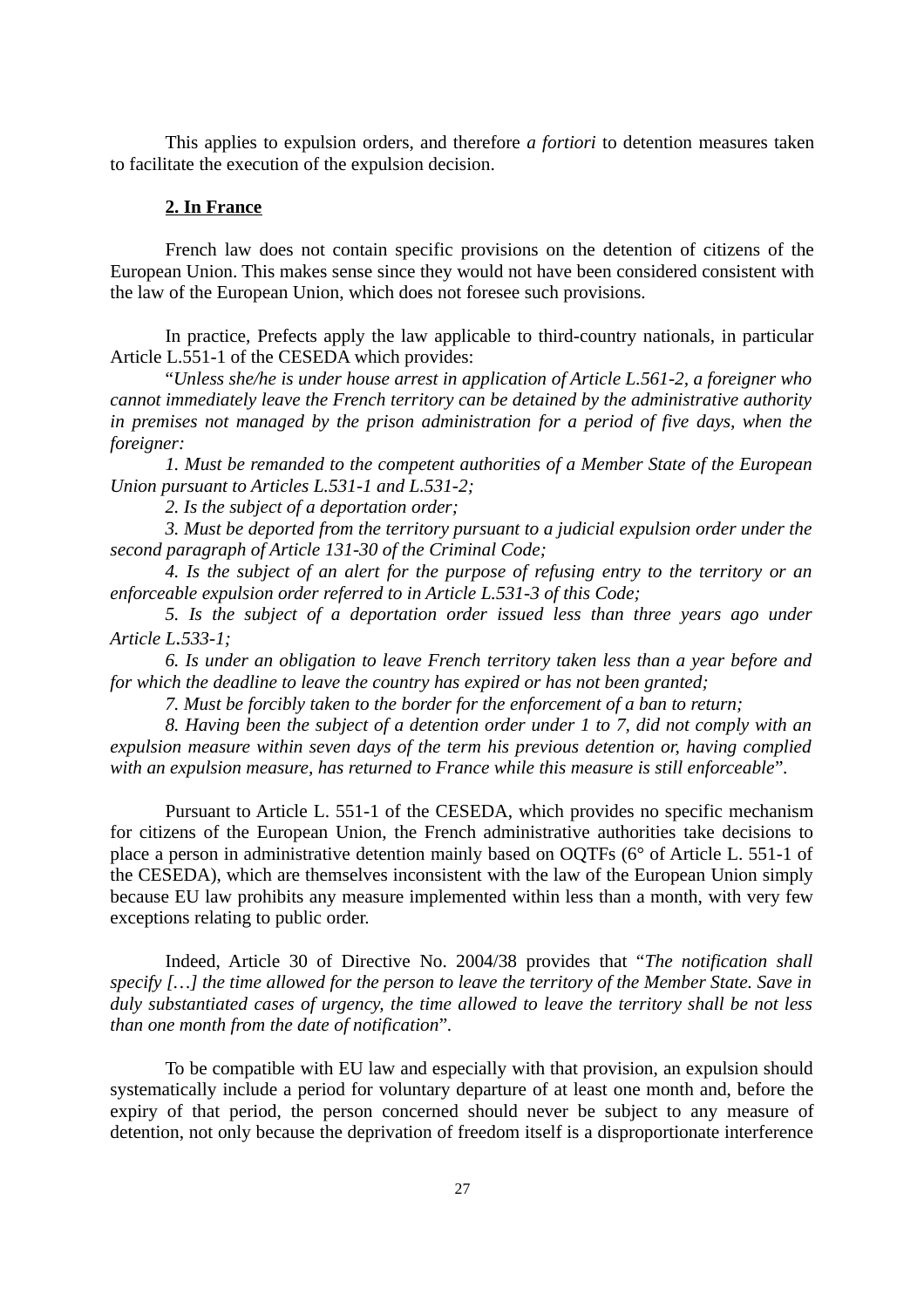with the principle of free movement and free stay, but also because administrative detention entails a risk of effective enforcement from the first hour.

However, in domestic law, the overwhelming majority of detentions result from decisions obliging to leave the territory without period of voluntary departure *(P.J. No.31, OQTF, Seine-et-Marne, April 7, 2013; P.J.32, OQTF, Hauts-de-Seine, April 12, 2013, P.J. 33, OQTF, Essonne, April 18, 2013, P.J. 34, OQTF, Eure-et-Loire, April 18, 2013)*.

While the use of detention of citizens of the European Union is not provided for by the law of the EU nor specifically governed by French law, the team from Cimade working in the administrative detention centre of Mesnil-Amelot collected the orders placing EU citizens in detention and the expulsion decisions taken against them between 1 February 2013 and 31 July 31 2013.

The data collected confirm an existing trend, already noted in the *2012 Report on centres and administrative detention premises*[11](#page-27-0). Romanians and Bulgarians are among the most frequently detained and expelled groups in France. The data also emphasise many unlawful practices, regularly denounced by associations. 1554 Romanian citizens were detained in 2012 in French administrative detention centres

During the period analyzed by Cimade, 1,596 people were detained, of which 204 EU citizens, or about 12.78% of the total. Of these 204 EU citizens, 165 were Romanians, 29 Bulgarians, 4 Lithuanians, 2 Poles, 1 Dutch, 1 Latvian, 1 Austrian, and 1 Portuguese.

This trend continued in 2013 across the country. The NGOs present in detention centres just made public their final report in which they stated that the record for the detention of European citizens in detention centres had been beaten in 2013<sup>[12](#page-27-1)</sup>. Mostly Romanians were targeted yet again, with a total of 1,841 persons referred, representing the 4th most detained nationality (accounting for 17% of the EU citizens removed from mainland France).

The vast majority of EU citizens in detention are Romanians or Bulgarians. Most of them say that they are Roma. We can therefore only conclude that placement in detention and forced expulsion target primarily poor citizens of the European Union, belonging to one of the most discriminated against minorities. We also note that this detention concerns almost exclusively Central and Eastern Europeans, as only two Western Europeans were detained during this period.

# **B. Poorly enforced procedural safeguards**

# **1. Under the laws of the European Union**

Directive 2004/38 contains a procedural safeguard that is fundamental and makes the practice of administrative placement in detention incompatible with EU law. Article 30 on the notification of decisions, provides:

<span id="page-27-0"></span><sup>&</sup>lt;sup>11</sup> 2012 Report on centres and administrative detention premises, ASSFAM, Forum Réfugiés, FTDA, Cimade, Malta Order.

<span id="page-27-1"></span><sup>12</sup>*2013 Report on centres and administrative detention premises*, ASSFAM, Forum Réfugiés, FTDA, Cimade, Malta Order.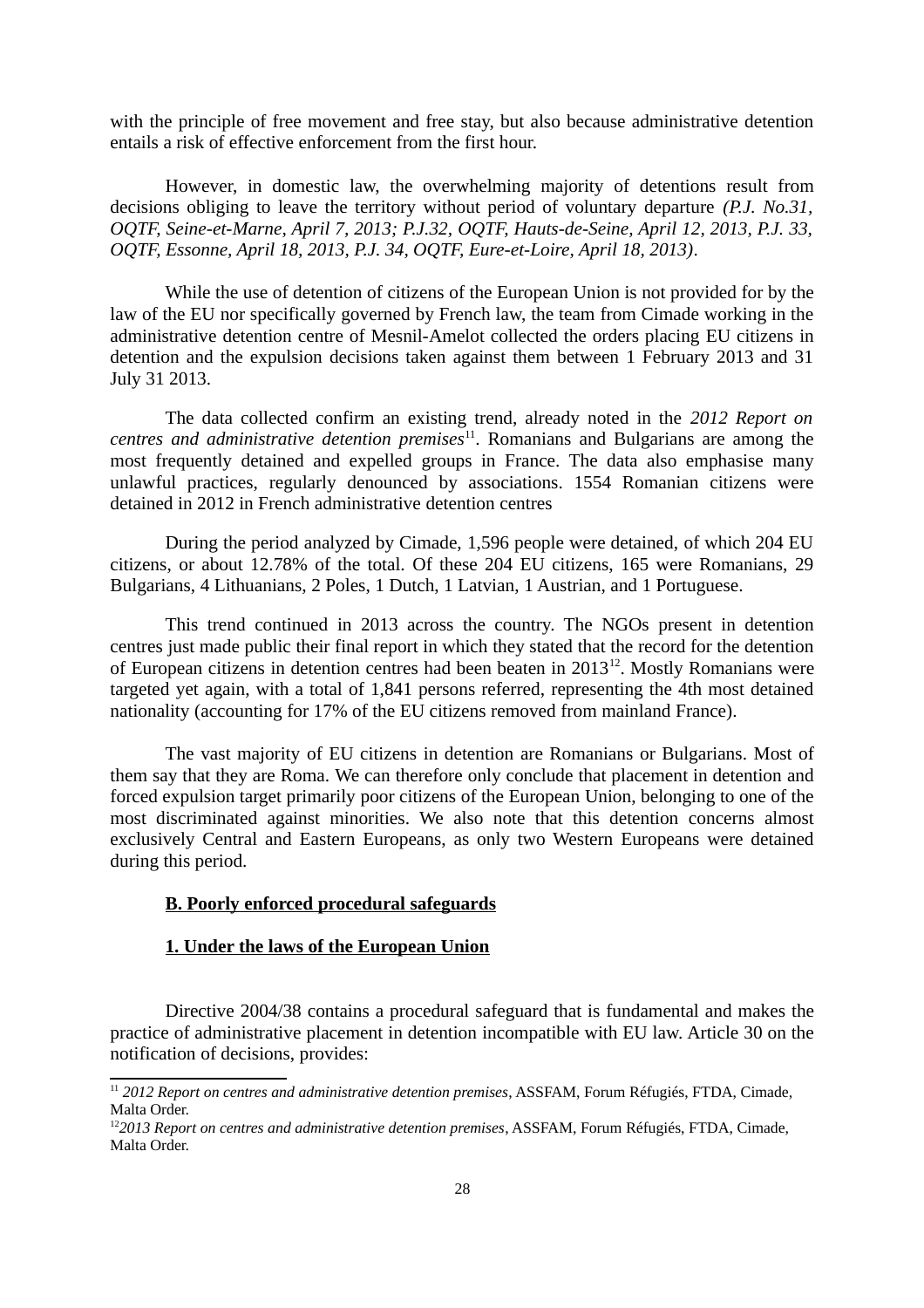"*3. The notification shall specify the court or administrative authority with which the person concerned may lodge an appeal, the time limit for the appeal and, where applicable, the time allowed for the person to leave the territory of the Member State. Save in duly substantiated cases of urgency, the time allowed to leave the territory shall be not less than one month from the date of notification*"*.*

# **2. The practice in France**

Once a foreigner has been placed in detention, expulsion measures can be implemented at any time, except when she/he contests the Prefect's decision within 48 hours before the Administrative Court which has jurisdiction over the detention centre. These appeals have suspensive effect. The Court must rule within 72 hours. If the expulsion order is cancelled, the detention immediately ends since it is unfounded. If it is not, the expulsion can be enforced at any time.

Detention is ordered for five days and may be extended by another specialist judge for two subsequent periods of twenty days each. The total duration is 45 days (Article L.512 and following and L.551-1 and following of CESEDA; http://www.gisti.org/IMG/pdf /ceseda.pdf).

This judicial oversight is important because it concerns, on the one hand, the compatibility of the deprivation of liberty with fundamental rights, and on the other hand the lawfulness of the prior acts: placement in administrative detention, arrest, custody, etc.

However, in practice, Romanians and Bulgarians are an easy target for expulsions. First, they often forgo an appeal before the Administrative Court, even if it is suspensive, especially because it ends up extending their detention (*see above*). They want above all to get out of the detention centre, for which reason they agree to return to their country of origin and hand over their identity card or valid passport to the authorities. When they do not have one, the Consulate of their country meets them quickly and delivers on the same day a laissez-passer allowing their return. So they are usually sent away in a few days, before any judge has had the chance to review the conditions of their arrest, imprisonment, or expulsion. The average length of detention of EU nationals at the Vincennes detention centre, which is managed by the police headquarters in Paris, is a little less than 4 days, while the review by the specialist judge occurs at the end of 5 days. Serious rights violations may be committed without the oversight of a judge (illegal passport controls, no notification of rights, inadequate access to interpreters, no access to a lawyer or a doctor, or abusive deprivation of liberty). These individuals are in fact deprived of all the procedural safeguards (including access to justice, which is available only after 5 days), including those provided to nationals of third countries, and they are therefore in a worse situation.

Strikingly, over the study period, 90.8 % of Romanians, 71.4% of Bulgarians and 70% of other EU citizens detained were removed from France; but only 27.07% of people (of any other nationality) detained in Mesnil-Amelot over the period were expelled from the country. The difference in the percentage of removals carried out is naturally higher when EU citizens are taken out.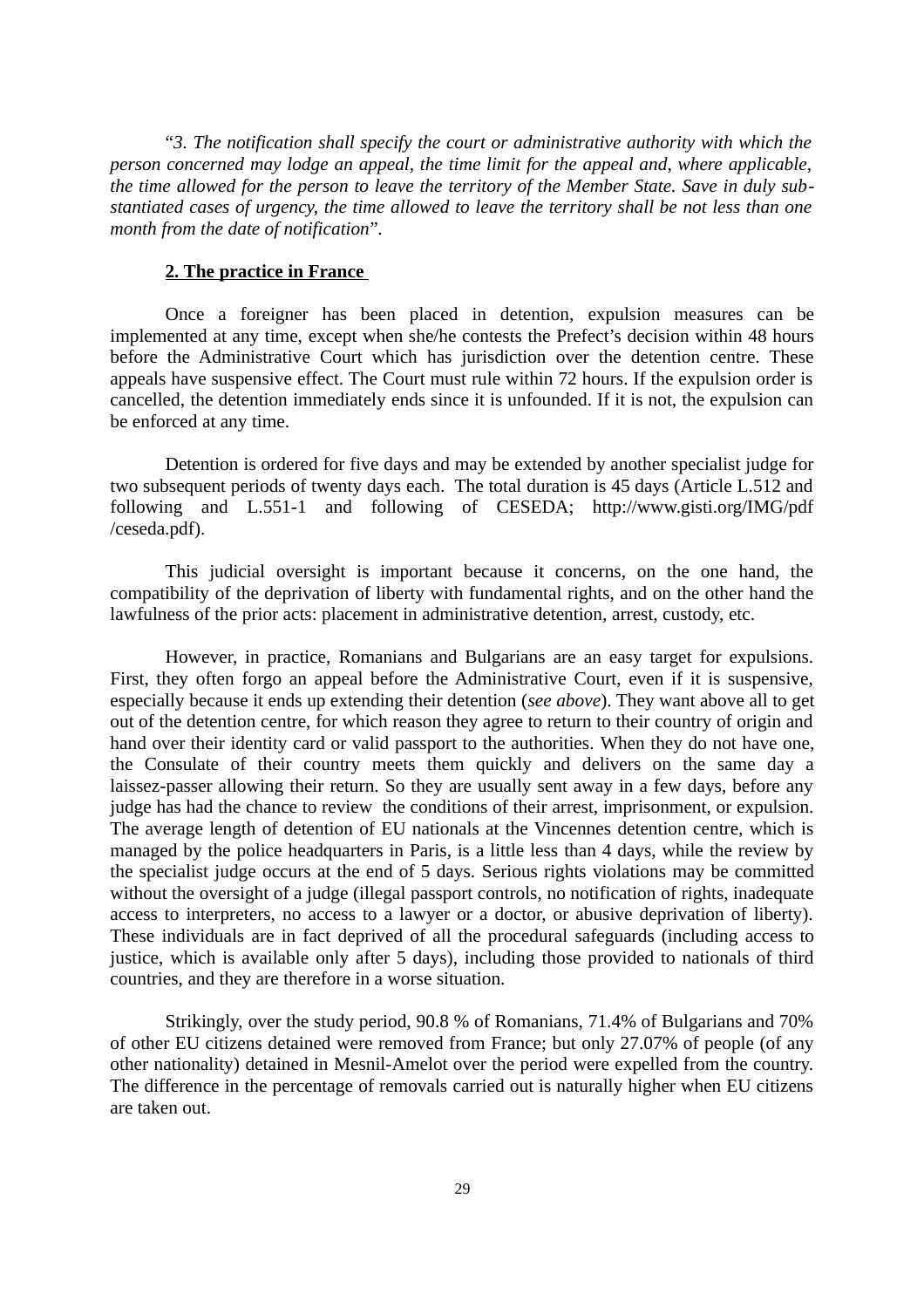These are just a few examples. The associations signing the present petition, such Cimade and ASSFAM, and present in the detention centres to provide legal assistance, see daily violations of the law. In addition, many of these cases are beyond their reach, since the actual departure often happens so quickly that the associations do not even have time to meet with the people detained and to inform them fully of their rights.

It has been extensively shown that in almost all cases that the Prefects have not demonstrated the existence of a current, genuine and serious threat, affecting a fundamental interest of society. Prefects use the most whimsical reasons to try to circumvent the safeguards provided by the Treaty and the legislation implementing it, mainly Directive 2004/38.

These practices are carried out in clear violation of EU law.

# **C. The reversal of the burden of proof**

The practices of Prefects are also contrary to EU law because the burden of proof is reversed.

In principle, the administrative authorities have a duty to demonstrate the lawfulness all their decisions. When they decide to issue an administrative detention order, they must base their decision on the existence of an OQTF that is itself consistent with French law and the law of the European Union. We have showed that this is rarely the case with regard to OQTFs targeting nationals of Member States of the European Union.

In addition, these expulsion measures must have been taken within one year prior to their implementation, otherwise they lapse. However, detention is very often based on a decision more than one year old, without even attaching a copy of the decision to the detention order.

If the intent is to implement an expulsion order dating back more than a year, the Prefect must take a new decision, which should be based on legal grounds.

In cases where the OQTF was made less than a year before the administrative detention order, Prefects often require that the person concerned provides evidence that the expulsion has already been carried out. This is obviously difficult in cases where the person has left France by land, which is common, without the affixing of any stamp on his passport because of EU rules.

The European Commission has clearly stated that "*the burden of proof lies with the authorities of the Member States seeking to restrict rights under the Directive*"*.* [13](#page-29-0)

The following example is far from being isolated:

<span id="page-29-0"></span><sup>&</sup>lt;sup>13</sup> Communication from the Commission to the European Parliament and The Council on guidance for better transposition and application of Directive 2004/38/EC on the right of citizens of the European Union and their family members to move and reside freely within the territory of the Member States (COM/2009/0313 final).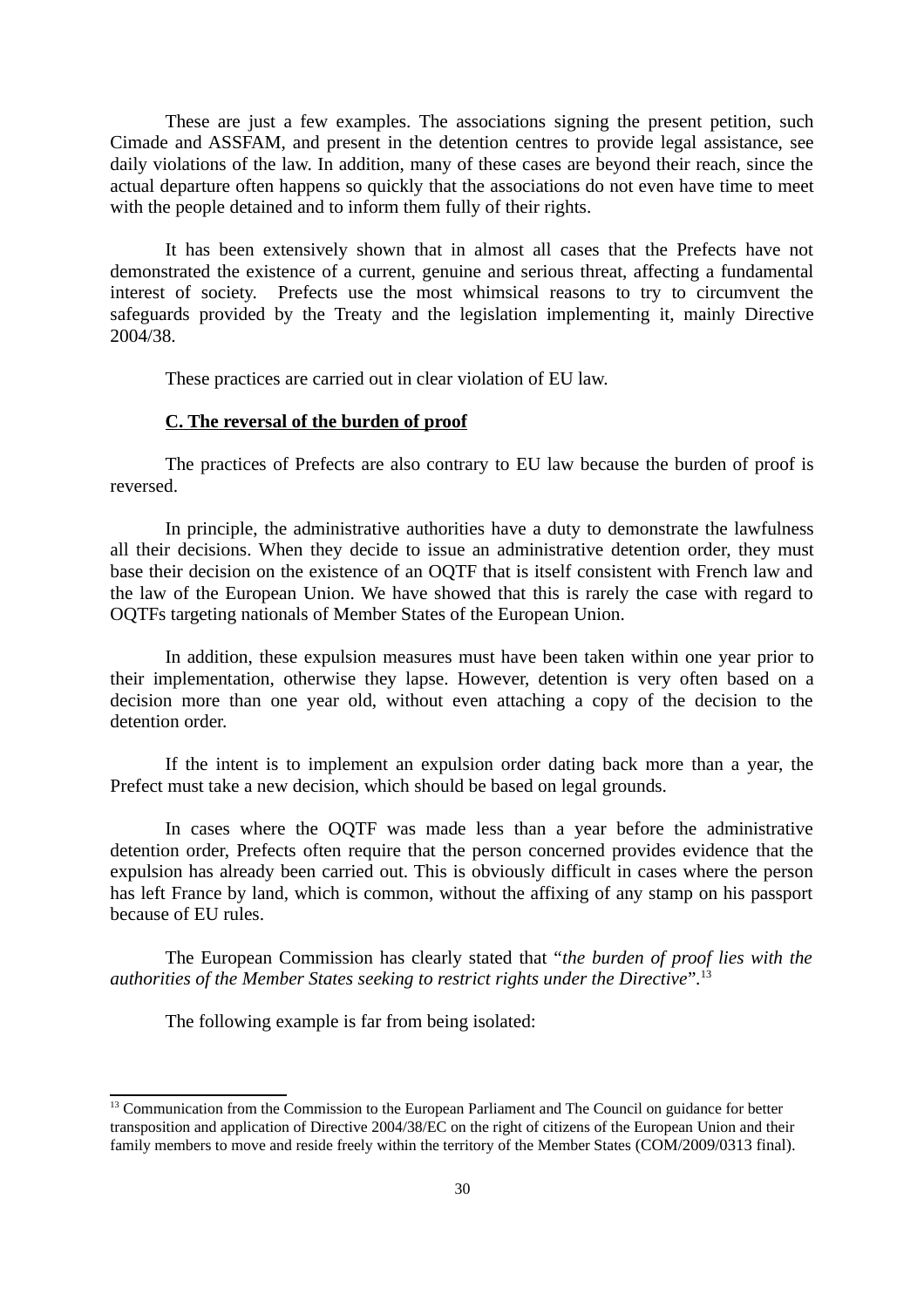"*The person concerned has been subject to an obligation to leave the territory taken by the Préfet de police dated XXX. Further, the person remained in the territory beyond the time that was allotted to him and the person does not give any evidence guaranteeing the reasonable prospect of voluntary compliance within the meaning of Article L.561-2 CESEDA;rather that there is a risk, within the meaning of Article L.511-1 II of CESEDA, that the person will evade the expulsion order."*

The foreigner is subject to what appears to be a presumption of non-compliance and must prove that he has left France since the notification of the expulsion decision. That requires proof of the date of her/his last entry in France.

The difficulty is increased by the fact that the administration considers the probative value of the elements that are presented very strictly: proof of renewal of an identity document, presentation of a medical prescription or a bill enacted in the country of origin are considered by the administration as inconclusive.

The presentation of an airline or bus ticket in the name of the person attesting the date of entry into France normally satisfies the evidence requirements of the administration. But this requirement is not imposed by European case law. Indeed, as freedom of movement is the principle, any limitation must be narrowly construed under the EU principles of proportionality and necessity. A requirement of excessive and disproportionate evidence has been found to be contrary to the law of the European Union (ECJ, April 10, 1998, Case C-398/06 *Commission v/ Netherlands*). In general, the ECJ case law prohibits requiring an applicant to present evidence to establish her/his date of entry into France, and this in accordance with the principle of free movement within the area without internal borders of the EU (ECJ, July 3, 1980, Case 157/79 *Pieck*; ECJ, August 2, 1993 Case. C-9/92, *Commission v/ Greece*).

The signatory associations:

1. quitet

Association Européenne Des Droits de l'Homme (AEDH)

Camell

ASSFAM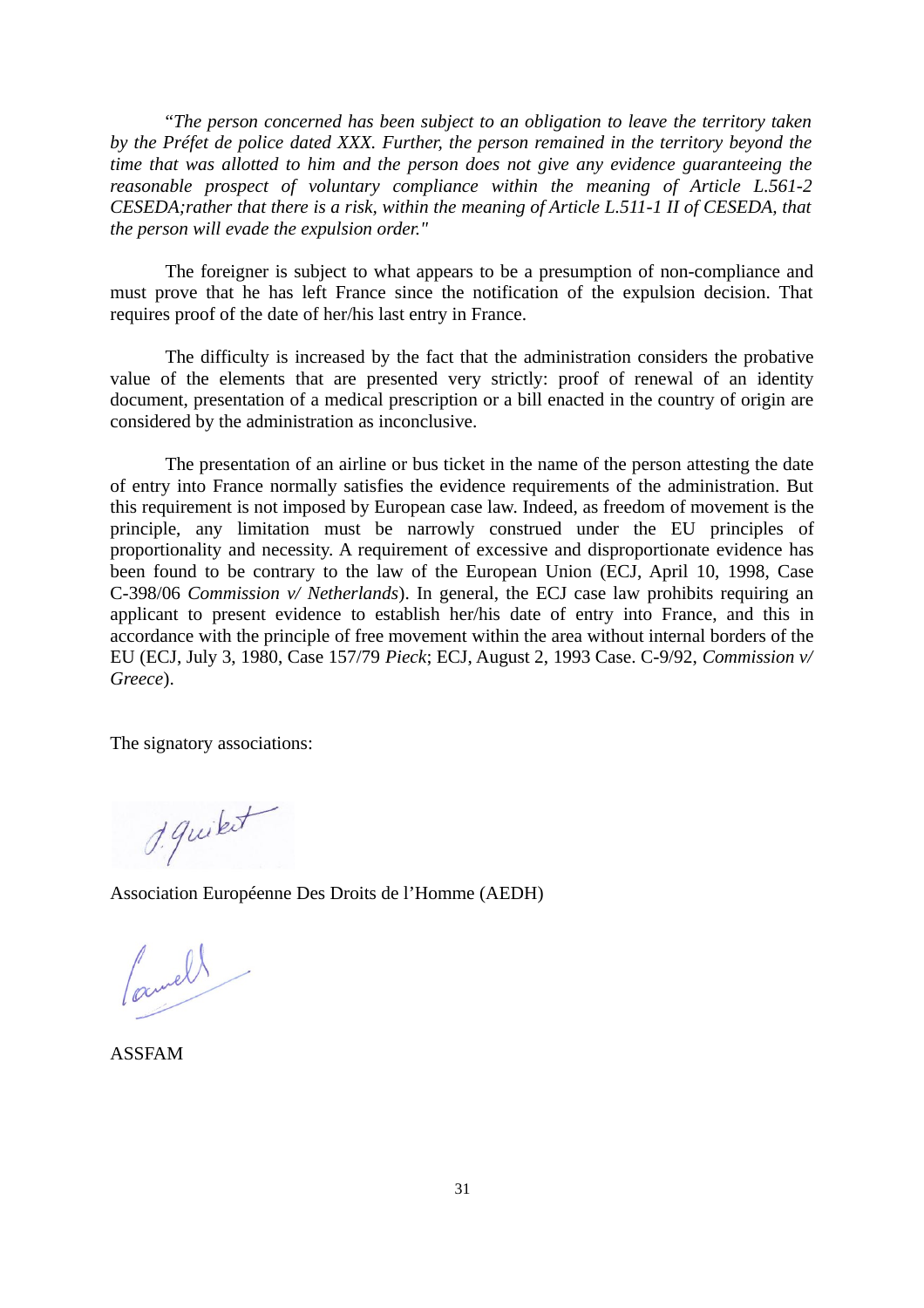CIMADE

hperty

European Roma Rights Centre (ERRC)

 $5/1$ 

Groupe d'information et de soutien des immigré.e.s (Gisti)

Jakulan

Ligue des Droits de l'Homme (LDH)

Collectif National Droits de l'Homme Romeurope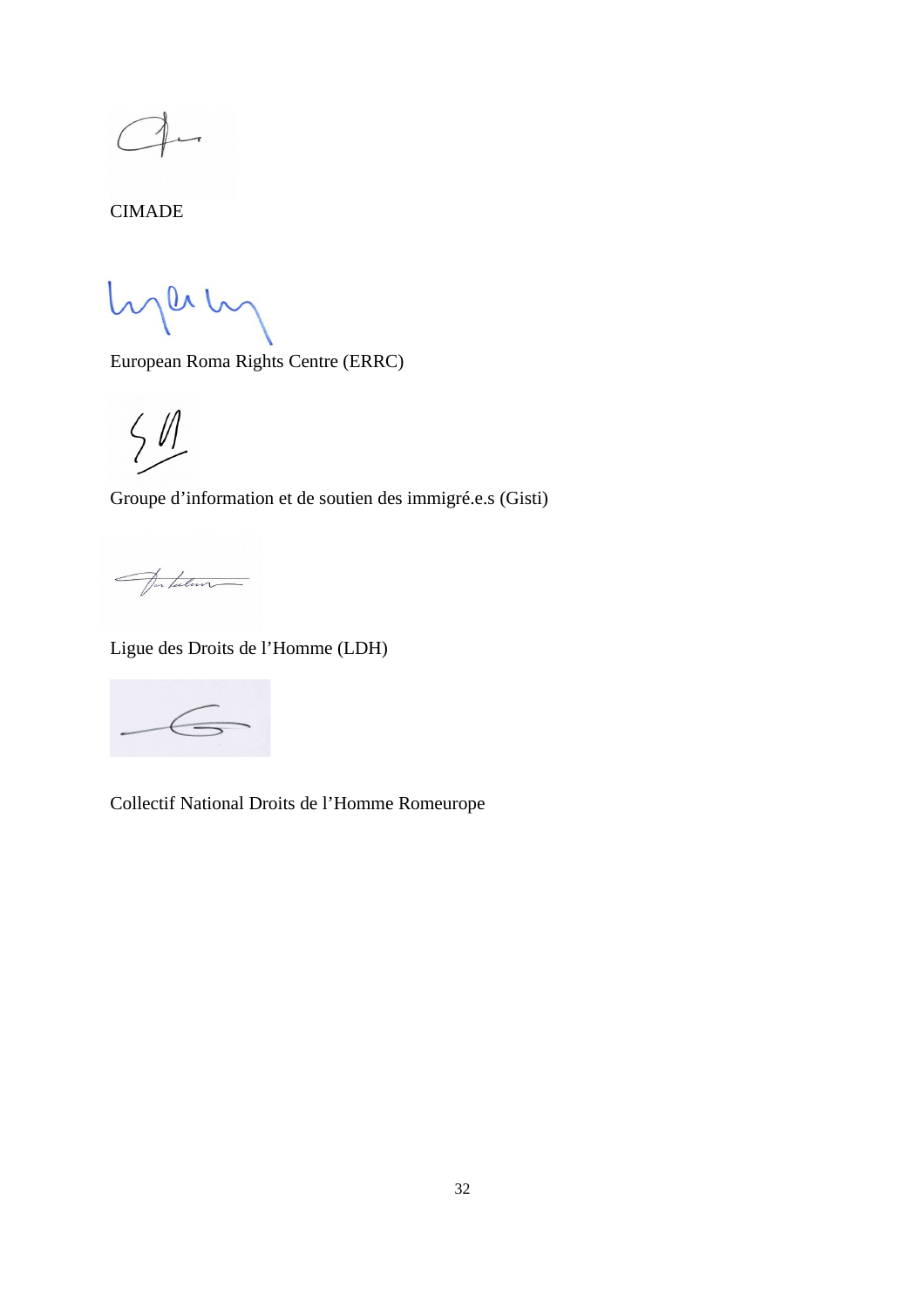# **EXHIBIT 1**

# **CIMADE, Detention and expulsion of EU citizens: the example of the CRA Mesnil-Amelot** *(February-July 2013)*

Since 1 February 2013, the Cimage team working in the administrative detention centre of Mesnil-Amelot has been noting thedetention of EU citizens and collecting information, to the extent possible, about the administrative measures imposed on these citizens and what happens to those detained. The work presented here is based in data collected over 6 months, from 1 February to 31 July 2013.

The data collected confirms an existing trend already noted by the *2011 Report on centres and administrative detention premises*: Romanians and Bulgarians, despite being EU citizens, are among the nationalities most detained and expelled from France. The data also emphasises many illegal practices, regularly denounced by associations.

#### **Deportation and mass detention of poor EU citizens**

Between 1 February and 31 July 2013, 204 EU citizens were detained in CRA Mesnil-Amelot, under expulsion decisions taken by 17 Préfectures.

Over the same period, 1,596 people were detained, from which 12.78% were EU citizens.

Of these 204 EU citizens, 165 were Romanians, 29 Bulgarians, 4 Lithuanians, 2 Poles, 1 Dutch, 1 Latvian, 1 Austrian, and 1 Portuguese.

The vast majority of EU citizens in detention are therefore Romanians or Bulgarians. Most of them say they are Roma. We can therefore only conclude that placement in detention and forced expulsion primarily target poor citizens of the European Union belonging to one of the minorities facing the most discrimination. We also note that this detention concerns almost exclusively Central and Eastern Europeans, as only two Western Europeans were detained during this period.

The majority of EU citizens detained in Mesnil-Amelot were arrested as a result of offences that can be connected to their situation of social and economic precarity: theft, conspiracy to steal, receiving stolen goods, attempted theft, soliciting, or illegal occupation (squatting).

Romanians and Bulgarians are an easy target for expulsions. First, they generally do not wish to exercise their right to appeal against the Prefect's decisions. They want above all to get out of the detention centre, so they agree to return to their country of origin and hand over their identity card or valid passport to the authorities. When they do not have one, the Consulate of their country meets with them quickly and delivers on the same day a laissez-passer allowing their return. So they are usually sent away in a few days, before any judge has a chance to exercise any control over the conditions of their arrest, imprisonment, or their expulsion.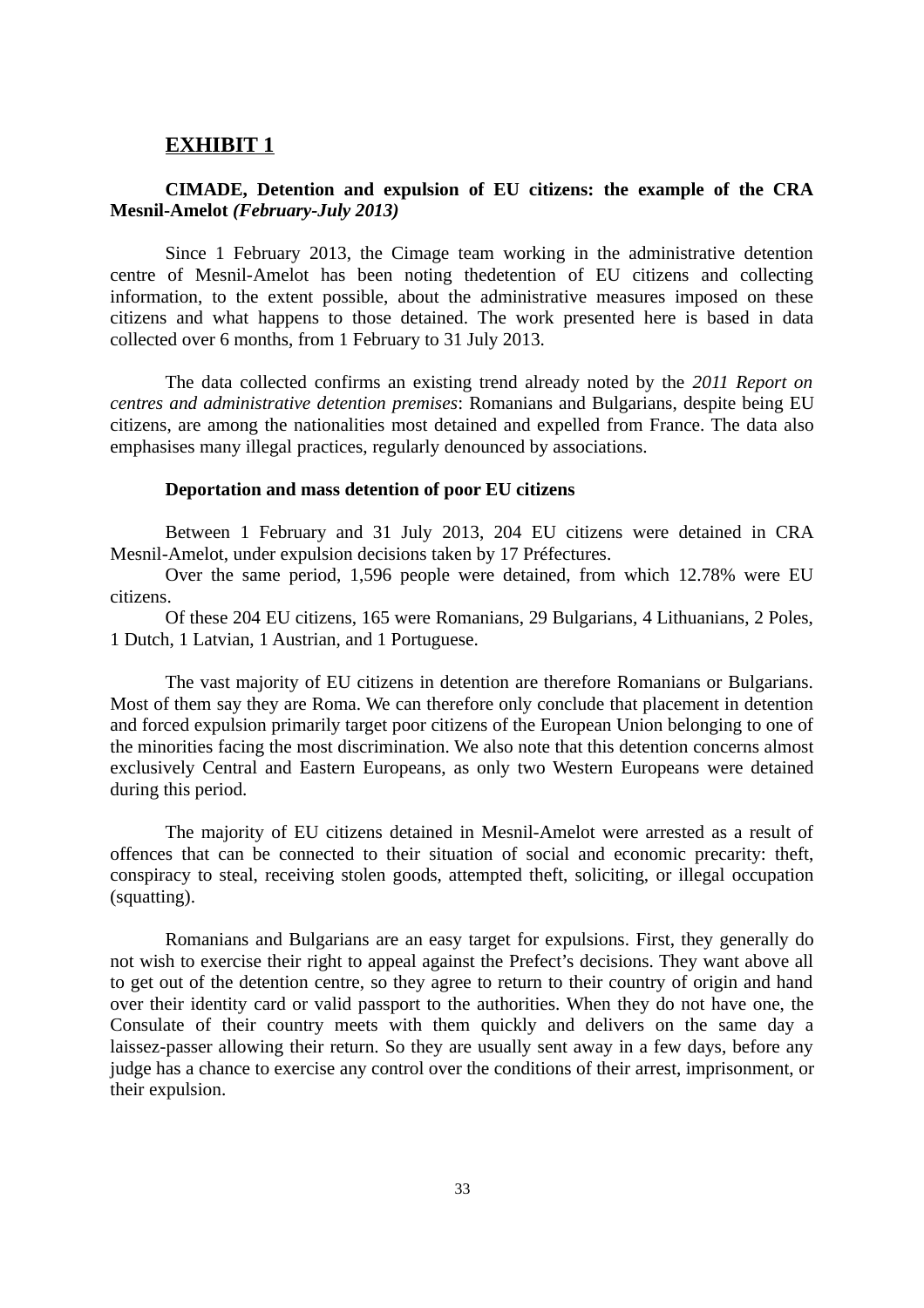Thus, over the study period, 90.8 % of Romanians, 71.4% of Bulgarians and 70% of other EU nationals have been expelled from the territory. Yet, when all nationalities are taken together, only 27.07% of people detained in Mesnil-Amelot over the period were removed from the territory.

# **Obligations to leave France immediately**

With three exceptions, EU citizens detained in Mesnil-Amelot during the study period were subject to an OQTF (there were three sentenced to interdiction to enter the French territory).

Article L. 511-3-1 of the CESEDA providing for the circumstances in which an OQTF can be taken against EU citizens, states:

"*The foreigner has to fulfil the obligation to leave French territory, within a period which cannot be less than thirty days from its notification, except in emergency situations. In exceptional cases, the administrative authority may grant a period of voluntary departure superior to thirty days*"*.*

The CESEDA does not state that a citizen may be obliged to leave the territory immediately: the time can be increased or reduced, in an emergency, but cannot be eliminated completely.<sup>[14](#page-33-0)</sup>

But of the 201 EU citizens detained, only around forty had been subject to an OQTF before their placement in detention:

- Less than ten had been subject to an OQTF with a 30-day delay for departure;

- Around twenty people were given an OQTF without any delay for departure during their custody before been placed in detention;

- The others were given an OQTF without any delay for departure and were detained or expelled on the basis of this measure.

Eighty percent of the EU citizens detained were simultaneously the object of both an OQTF without delay and an order of detention. Despite the manifest illegality of these OQTFs, the Melun Administrative Court, in the rare cases where it was seized of an action for annulment of Préfet's measures, dismissed this ground of appeal:

"*The above-mentioned provisions of Article L. 511-3-1 of the Code of Entry and Residence of Foreigners and Asylum Right does not prohibit the expulsion of the period for voluntary departure of a EU national subject to an obligation to leave the territory in case of emergency; thus as it has been said, the person was arrested for theft and possession of stolen goods, and has no home and resources; the person does not demonstrate any prospect of lodging, nor of any prospect of work and also does not have the slightest qualification; thus in view of all these circumstances, the Prefect of Hauts-de-Seine could lawfully consider that it was urgent to remove the person concerned"* (TA Melun, No. 1302809/12, April 15, 2013).

<span id="page-33-0"></span><sup>&</sup>lt;sup>14</sup>By contrast, for third party country nationals, Article L.511-1-II of the CESEDA allows under certain conditions an OQTF "*without delay"*.

L.511-1-II of the CESEDA allows under certain conditions an OQTF "*without delay"*.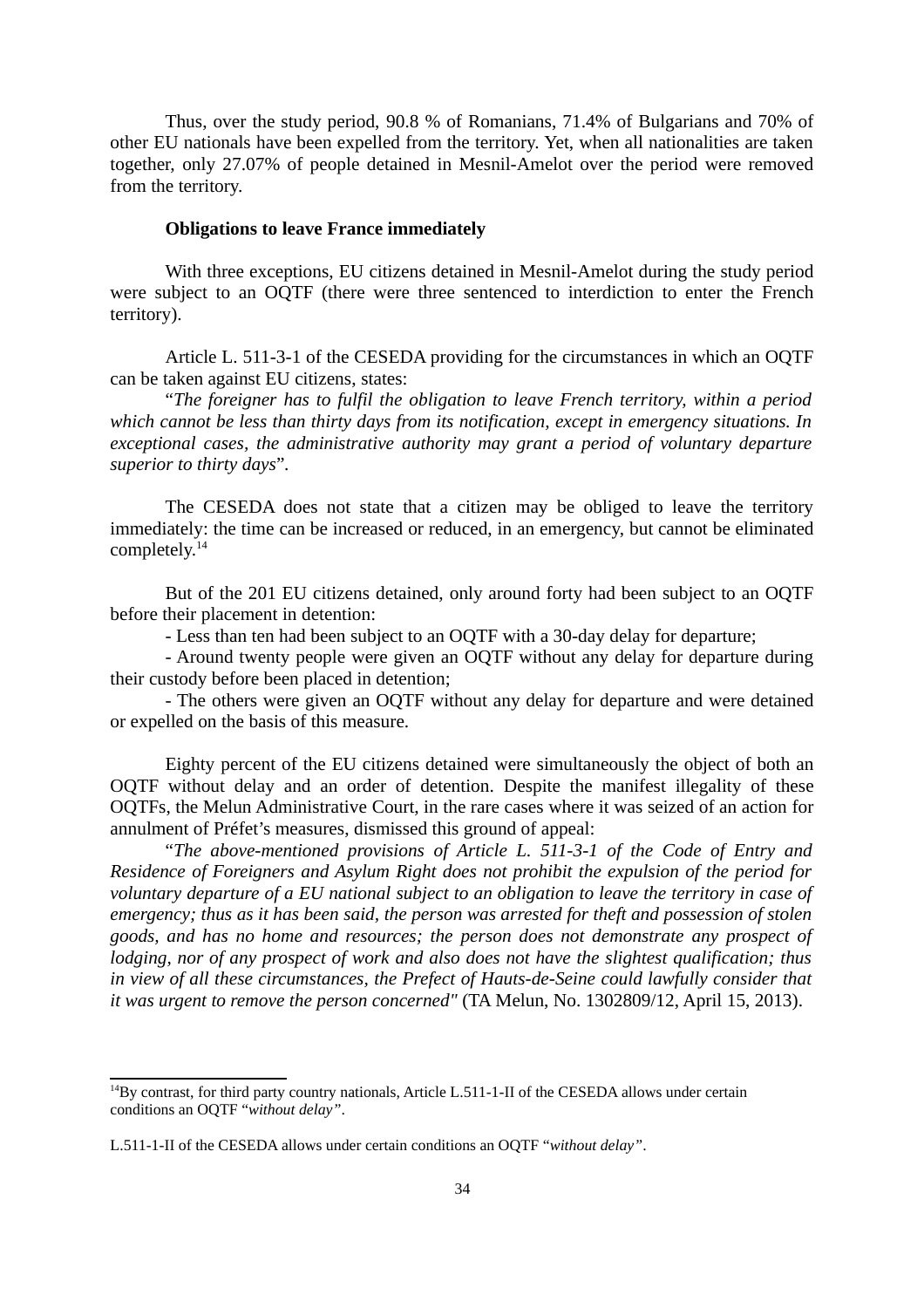# **The misapplication of the concept of disturbing public order**

Prefects, to justify their refusal to grant EU citizens a period of voluntary departure before their expulsion, invoke the particular urgency created by the disturbance of the public order that the people concerned allegedly represent.

However, when it comes to EU citizens, the derogation based on public order must be assessed in the light of EU law, which provides that Member States may derogate from the principle of free movement of persons only for reasons of public order, public security, and public health.

Article 27 of Directive 2000/ includes the following principles concerning the notion of disturbing public order:

- The mere existence of criminal convictions does not automatically justify refusal of entry the territory or expulsion measures;

- Public order presupposes the existence, beyond the social disturbance caused by any infringement of the law, of a genuine and sufficiently serious threat to a fundamental interest of society.

The ECJ case law has supplemented this definition by stating in particular that the mere fact of having committed an offence that resulted in a criminal conviction is not sufficient to meet the condition of a genuine and sufficiently serious threat affecting one of the fundamental interests of society (a principle established by the *Bouchereau* judgment).

It is clear, from reading the orders made against EU citizens that EU law is not respected by the French administration.

A few examples:

The OQTF made by the Prefect of Essonne on April 2, 2013 against a Romanian national states: *"AsMadame X was sentenced on 15 March 2013 by the Criminal court of Paris to one month imprisonment for conspiracy to steal, her behaviour constitutes a disturbance to public order " (P.J. No. 35).*

The OQTF notified by the Prefect of Seine-et-Marne on 5 February 2013 to a Bulgarian national says: *"Given that Mr. X was arrested on 4 February 2013 for conspiracy to steal, his behaviour is therefore a genuine, present and sufficiently serious threat; the notion of necessity does not assist Mr. X, given the nature of the theft he committed; given the nature and seriousness of the offence committed, there is urgency to remove Mr. X from the French territory " (P.J. No.36).*

The OQTF made by the Prefect of Hauts-de-Seine on 12 April 2013 against a Romanian national said: *"Given that Mr. X was placed in custody for detention of stolen goods; [...] given that it emerges from an examination of his situation that his behaviour constitutes a genuine, present and sufficiently serious threat to a fundamental interest of French society; [...] It is therefore apparent from the examination of Mr. X's file that the risk*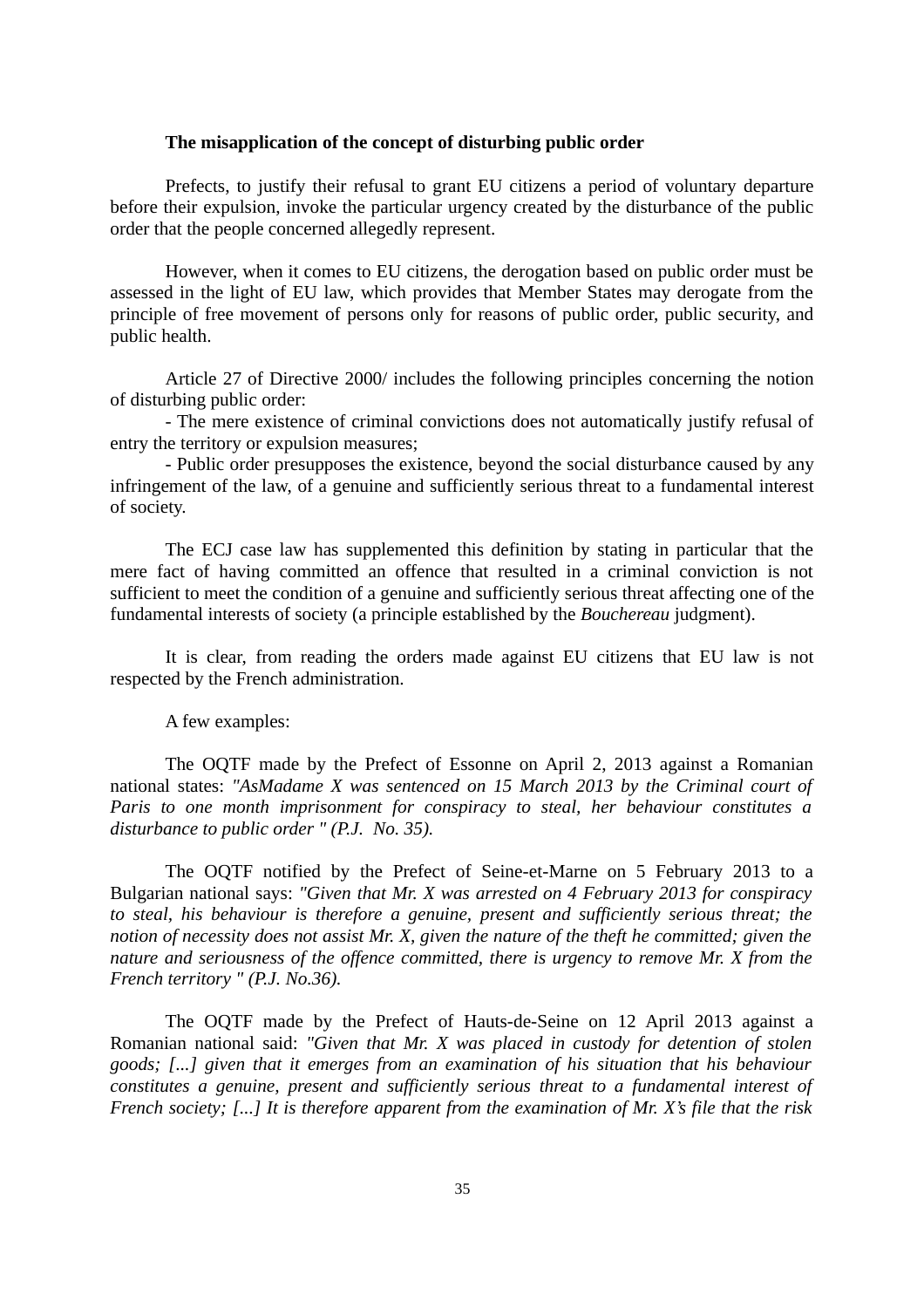*of threats to public order presented by his presence in France is indisputably established and that there is therefore urgent to expel him from the French territory" (P.J. No.37).*

All the measures collected are similarly reasoned and are based on offences which clearly do not constitute a genuine, present and sufficiently serious threat to a fundamental interest of French society.

The frequent and unjustified use of the concept of public order reveals the prejudice against and the criminalisation of poor EU citizens, including members of the Roma community.

## **The concepts of unreasonable burden and abuse of rights**

A significant portion of the measures collected mention, in addition to disturbing public order, the fact that the applicants would be an unreasonable burden on the welfare system, or even would be guilty of an "abuse of rights".

The Prefect of Seine-et-Marne systematically mentions that the person *"does not have sufficient resources to avoid becoming a burden on the social security and health insurance systems"*, even when she reports herself that the person has been in France for less than three months, and therefore is exercising her/his freedom of movement (under Article 6 of Directive 2004/38).

The Prefect of Essonne, in an OQTF made on February 2, 2013 against a Polish citizen and based on the notion of disturbing public order (for shoplifting), also claims: *"The person concerned states to have renewed stays of less than three months every six months; the person is homeless and does not warrant any right of residence on the basis of Article L.121-1 of the CESEDA; the person says he/she is economically inactive on French territory, cannot prove (s)he has sufficient resources or a livelihood and (s)he is in a situation of complete dependence on the French social welfare system since (s)he cannot prove having personal sickness insurance in France or in the country of origin; he/she lives in a "squat" and lives out "undeclared little jobs"; in the light of the above the person constitutes an unreasonable burden on the welfare system and his/her right to stay in France cannot be maintained."*

Finally, the orders made on 9 July 2013 by the Préfet of Maine-et-Loire to Romanian nationals expelled from a squat in Orgemont street, Angers, throw in grounds of public order (because they were living in a squat), of abuse of rights, and of posing an unreasonable burden on the social welfare system: *"It is clear that Mr. X does not have sufficient resources, as he declared not having any income and surviving in France through begging; this lack of resources may be relied on by the Prefect to demonstrate the absence of the right of residence of an EU citizen and make an expulsion order against him, even though the person is not actually supported by the welfare system [...];tat Mr. X is illegally occupying the public space in a squat located 46-50 rue d' Angers Orgemont; based on these facts, his behaviour constitutes a genuine, present and sufficiently serious threat for the security of goods and people, as well as for public health [...];his stay otherwise constitutes an abuse of rights as he recognises making regular back=and-forth trips between Romania and France."* (P.J. No. 4-8).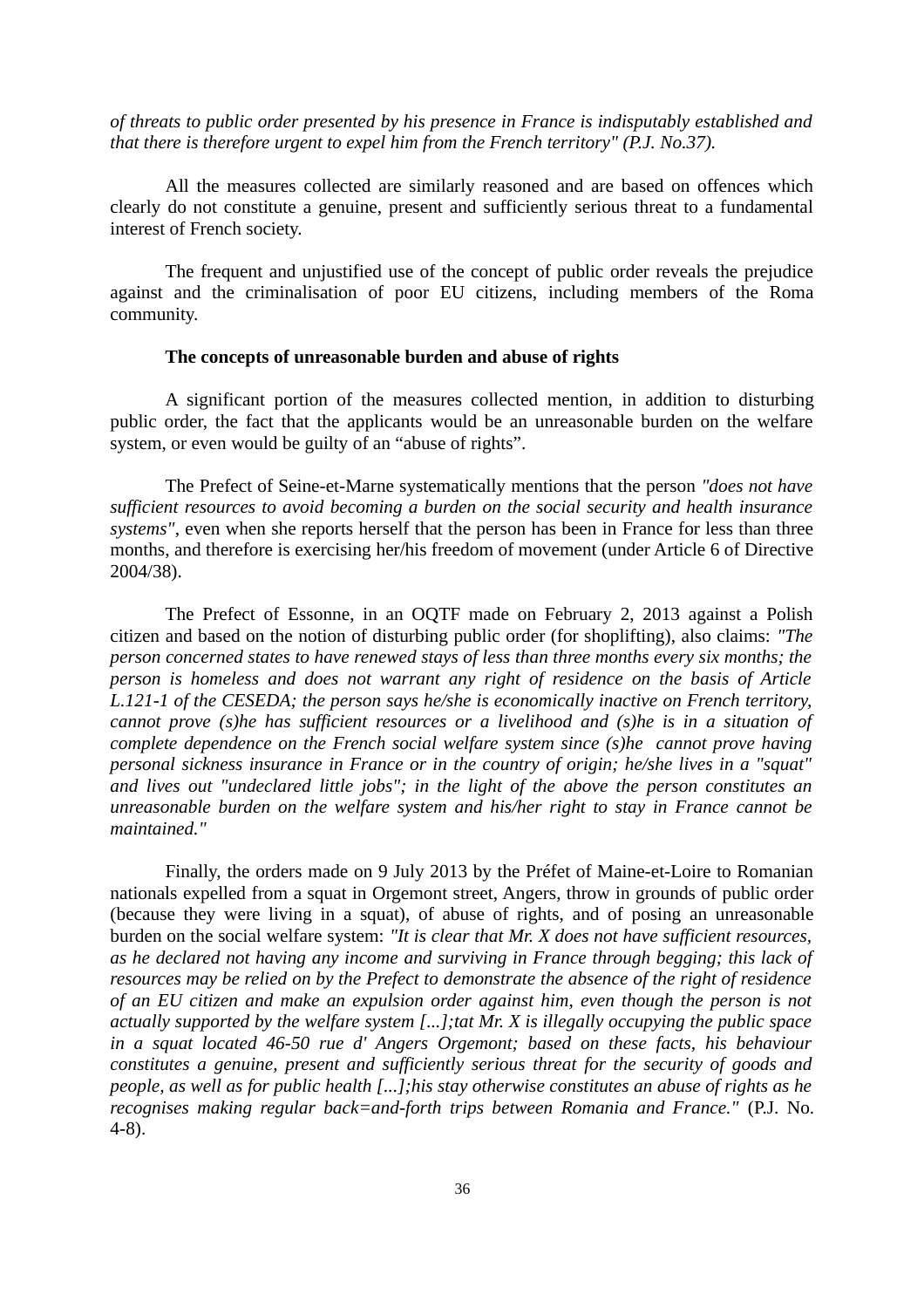Frequent parallel uses of the notions of disturbing public order, unreasonable burden, and abuse of rights (as in the case of the Angers squat) show an overall prejudice against some EU citizens, mainly Romanians and Bulgarians or others from East European Member States, considered poor, criminal profiteers. In these cases, there is no serious examination of the personal circumstances of those concerned.

# **The lack of serious consideration of personal situations**

Articles 28 and 30 of Directive 2004/38/EC stress that the authorities, before issuing a return decision, must conduct a serious and thorough examination of the personal circumstances of the person concerned, and provide accurate and complete reasons for the expulsion order.

In reality, there is a lack of serious consideration of situations of poor EU citizens in these circumstances. Measures by Prefect are based on stereotypes and contain hasty reasoning and little or no evidence relating to the situation of those concerned.

In Seine-et-Marne and Essonne mainly, there are repeated decisions to place groups of people in detention - up to 7 people together - with identical reasons, where only the name of the person being detained is different.

A comparison between the grounds for the decisions and what the persons concerned have indicated during the interview is revealing. For example, the OQTF made on 1 February to a Romanian citizen by the Prefect of Val-de-Marne does not indicate that his wife and two children reside in France with the help of the Samu Social and does not examine whether the right of residence of his wife or one of his children could also confer on him such a right. Another example, among many others, is the decision by the Prefect of Seine-et-Marne, dated 22 May 2013 and made against a Romanian national which merely states that two of his minor children reside in Romania, but does not consider that the person, who had been in France for less than three months, had stable accommodation, that her husband (also in France had serious health problems, and that her epileptic son was enrolled in elementary school in the Val-de-Marne. The Administrative Court of Melun annulled the decision of the Prefect against this woman. But two weeks later, the same Prefect issued an OQTF against her husband and placed him in detention. He, too, was released by the Administrative Court.

Finally, it is worth noting, among the decisions collected, the orders made on 12 April by the Prefect of Hauts-de-Seine against three Romanian nationals that do not mention the date and place of birth, nor their nationality, nor their place of residence.

This shows that the Prefect does not hesitate to rely on disturbances to public order, the fact of being an unreasonable burden on social assistance, and "abuse of rights" without seriously considering the right of residence of poor EU citizens.

## **OQTFs made against those in jail**